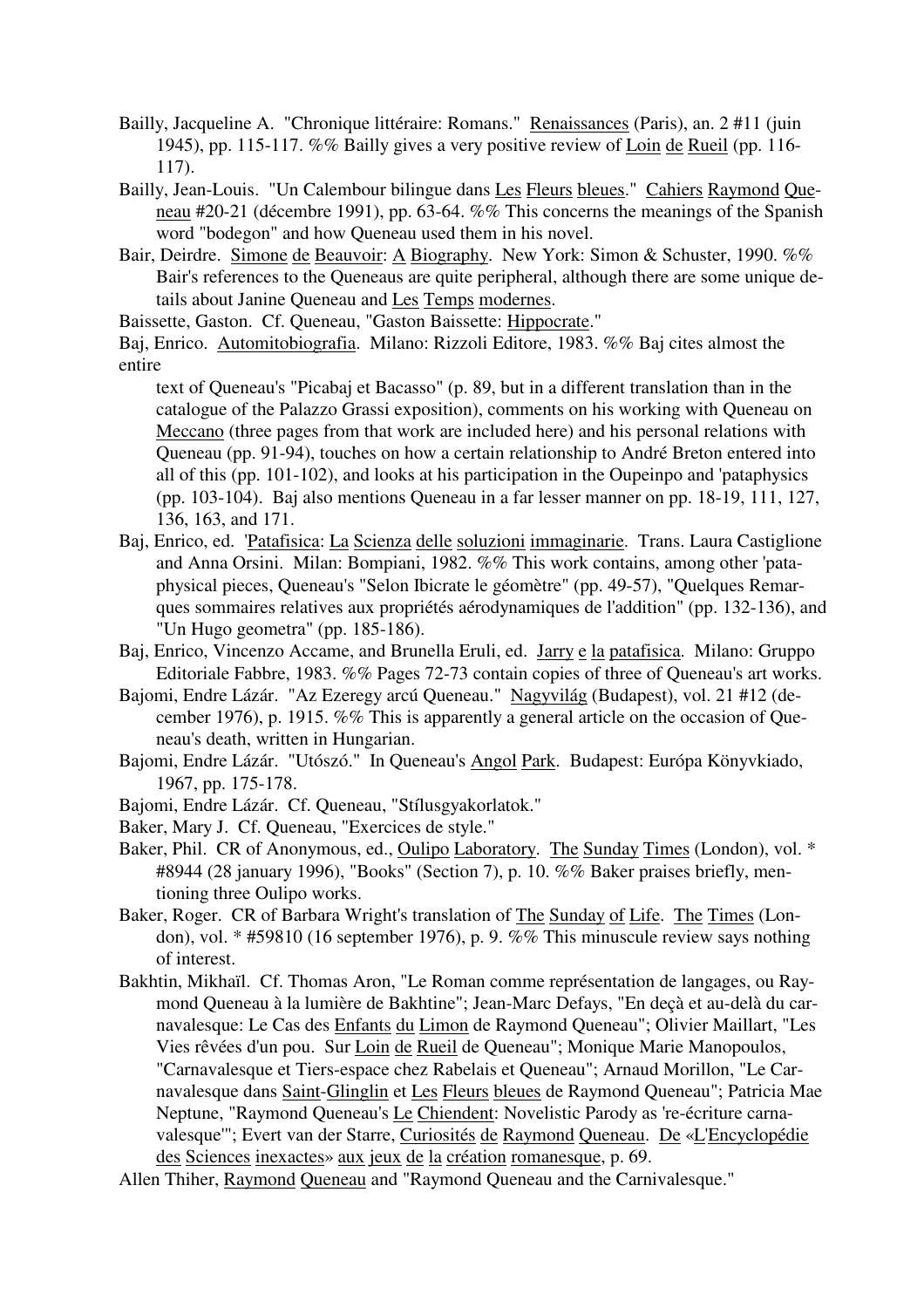- Balachova, Tamara. "Fontes realistas da poesia francesa contemporânea." Vértice (Coimbra, Portugal), vol. 40 #434-435 (julho-agosto 1980), pp. 280-286. %% This has barely more than a mention of Queneau's name.
- Balbir, Nicole. Cf. Queneau, "Avant-propos" in Gertrude Stein by Donald Sutherland.
- Balboul, Fouad. "Recherches rhétoriques d'hier et d'aujourd'hui." Thèse de doctorat (3<sup>ième</sup>) cycle). Directeur Roger Fayolle. Paris: Université de Paris III (Sorbonne nouvelle), 1987. %% Balboul has dedicated one chapter (23 pages) to Queneau: "le goût du jeu dans l'écriture romanesque et poétique de Raymond Queneau." [This work is available at the Centre de recherches "L'Esprit nouveau en poésie"; Institut de littérature française; univer-sité de Paris III; 13, rue de Santeuil, 75005. It will be necessary to contact Professeur Daniel Delbreil beforehand in order to receive authorization.]
- Baldanza, Frank. Iris Murdoch. New York: Twayne, 1974. %% Baldanza discusses the impact of Pierrot mon ami on Murdoch's Under the Net on pp. 31 and 32, touching lightly on the subject later on pp. 35 and 38.
- Baldinger, Kurt. CR of Evert van der Starre's Etudes sur les "Oeuvres complètes de Raymond Queneau Sally Mara." Zeitschrift für romanische Philologie (Tübingen), vol. 100 #5-6 (\* 1984), pp. 589-590. %% CR of the CRIN issue #10
- Balducci, Richard. "Un Fauteuil en enfer." Combat (Paris), an. 9 #1883 (25 juillet 1950), p. 2. %% Balducci offers some background on Christiane Alanore's painting before "Le Cheval troyen" appeared; he cites Queneau.
- Baligand, Renée A. "Le Chien à la mandoline." In Raymond Queneau. Cahier de l'Herne #29.

Ed. Andrée Bergens. Paris: Editions de l'Herne, 1975, pp. 195-199. %% This is a general review of Queneau's poetry; it is the French version of her "Raymond Queneau or Le Chien à la mandoline." This article reappeared in the 1999 edition.

- Baligand, Renée Angèle. "Les Poèmes de Raymond Queneau: Etude phonostylistique." PhD at the University of Toronto, 1970. Dissertation Abstracts International, vol. 32 #2 (august 1971), p. 943-A.
- Baligand, Renée Angèle. Les Poèmes de Raymond Queneau: Etude phonostylistique. Pref. Queneau. Montréal: Didier, 1972. %% Baligand has done a careful and detailed mathematical study of the phonetics and certain rhetorical devices associated with it in Queneau's poetry. Cf. Georges Faure, CR of Renée Baligand's Les Poèmes de Raymond Queneau: Etude phonostylistique; Jean-Marie Klinkenberg, CR of Renée Baligand's Les Poèmes de Raymond Queneau: Etude phonostylistique; p. 506; Winfried Nöth, CR of Renée Baligand's Les Poèmes de Raymond Queneau: Etude phonostylistique; Queneau, Preface to Les Poèmes de Raymond Queneau: Etude phonostylistique; Florence Wilden, "Fallen Worlds and Artificial Temples: Mathematics' Redemptive Role in the Work of Raymond Queneau."
- Baligand, Renée. "Raymond Queneau artisan du langage." Le Français dans le monde (Paris), an. 11 #84 (octobre-novembre 1971), pp. 6-15. %% This is only a rather general article.
- Baligand, Renée. "Raymond Queneau or Le Chien à la mandoline." Language and Style (Carbondale, Illinois), vol. 11 #3 (summer 1978), pp. 168-172. %% This is an English translation of her "Le Chien à la mandoline" from Andrée Bergens' Raymond Queneau (Cahier de l'Herne #29).
- Baliszewski, Juliusz. "Les Eléments de la pensée gnostique dans les premiers romans de Raymond Queneau. Etude sur Le Chiendent, Les Derniers Jours et Odile." Mémoire de maîtrise. Directeur Daniel Delbreil. Paris: Université de Paris III (Sorbonne nouvelle), 1997. %% Baliszewski considers "le dualisme," "la connaissance et l'ignorance," and "l'étude de l'imaginaire." [This work is available at the Centre de recherches "L'Esprit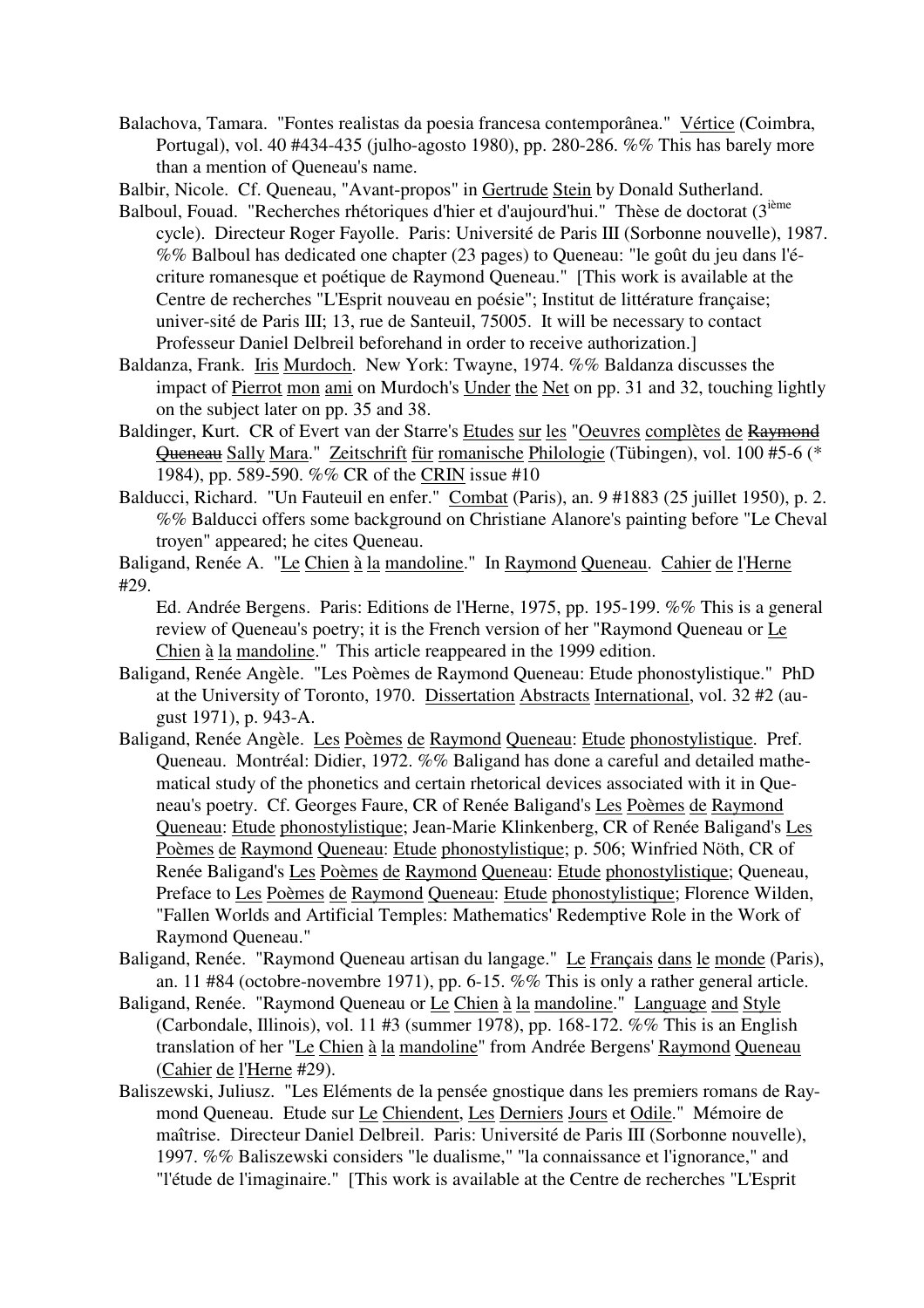nouveau en poésie"; Institut de littérature française; université de Paris III; 13, rue de Santeuil, 75005. It will be necessary to contact Professeur Daniel Delbreil beforehand in order to receive authorization.]

Balland, Mireille J. "L'Etre et le paraître à travers cinq romans de Raymond Queneau." MA thesis at Portland State University, 1992. Director Rita Vistica. Portland, Oregon: Portland State University, 1992. %% Balland writes a rather broad and predictable thesis. In spite of the title, which describes only a few pages at the end of her work, she is most interested in the general nature of Queneau's novel-writing and touches on such standard subjects as his humor, language, "sagesse," etc. The novels she especially refers to are Le Chiendent, Les Fleurs bleues, Le Dimanche de la vie, Pierrot mon ami, and Zazie dans le métro. She ends with a fairly interesting biographical table.

Ballorca, Julián Mateo. Cf. Queneau, En los Confines de las tinieblas: Los Locos literarios.

- Bally, Georges. CR of Gueule de Pierre. French Review (New York), vol. 7 #4 (march 1934), p. 339. %% Bally finds the novel poorly written and a "cauchemar."
- Bally, Georges. Cf. Jérôme Meizoz, "Raymond Queneau le désenchanteur: Exercices d'ironie sur Céline et les idéaux prolétariens."
- Balmas, Enca. Cf. Maria Luisa Tosato, "Queneau romancier."
- Bamforth, Iain. Cf. Queneau, "Instructions for the Use of Tranquillisers."
- Bancquart, Marie-Claire. Paris des surréalistes. Paris: Seghers, 1972. %% Bancquart cites a passage from the latter half of Queneau's "Texte surréaliste" ("Des canons de neige...") and comments on it (pp. 75-76).
- Bancquart, Marie-Claire, and Pierre Cahné. Littérature française du XX<sup>e</sup> siècle. Paris: Presses universitaires de France, 1992. %% This is a literature textbook, and the authors give a summary treatment of Queneau's work on pp. 318-322. They also mention Queneau on pp. 198, 290, 292, 314, 328, 382, and 458.
- Bandier, Norbert. "Analyse sociologique du groupe surréaliste français et de sa production de 1924 à 1929." Thèse de doctorat. Directeur Guy Vincent. 2 vol. Lyon: Université Lumière (Lyon II), 1988. %% This is definitely a sociological work but of immense interest to anyone working on Queneau's surrealist period. Cf. Jean-Pierre Bertrand, Jacques Dubois, and Pascal Durand, "Approche institutionelle du premier surréalisme."
- Banks, J. R. Cf. J. R. B., CR of Exercises in Style.
- Bannon, Barbara A. CR of Barbara Wright's translation of The Blue Flowers. Publishers Weekly (New York), vol. 191 #10 (6 march 1967), p. 74. %% Bannon's review is limited almost exclusively to describing the novel's plot.
- Bannon, Barbara A. CR of Barbara Wright's translation of We Always Treat Women Too Well. Publishers Weekly (New York), vol. 220 #4 (24 july 1981), p. 145. %% Bannon's brief review doesn't say much.
- Barat, Michèle. "La Recherche des classiques de l'écran." Combat (Paris), an. 9 #1805 (24 avril 1950), p. 2. %% Queneau's answer to this survey is Charlie Chaplin, any film. Period. But, pushed, he adds a few others, including "et puis les très mauvais films avec Alice Faye."
- Baratier, Jacques. Cf. Anonymous, "3.000 Personnes refusées!"
- Βαρβαρoύσης, Στέργιoς. Cf. Queneau, Ο Φίλoς µoυ o Πιερό.
- Barber, Dulan. "Freedom is Discipline." Tribune (London), vol. 31 #6 (10 february 1967), p. 11. %% Barber's review of Barbara Wright's translation of Between Blue and Blue is extremely positive.
- Barbéris, Pierre. "Voukonessékeno? La Fin de Zazie." In his Lectures du réel. Paris: Editions
	- sociales, 1973, pp. 13-15. %% This is a pastiche of Zazie dans le métro originally pub-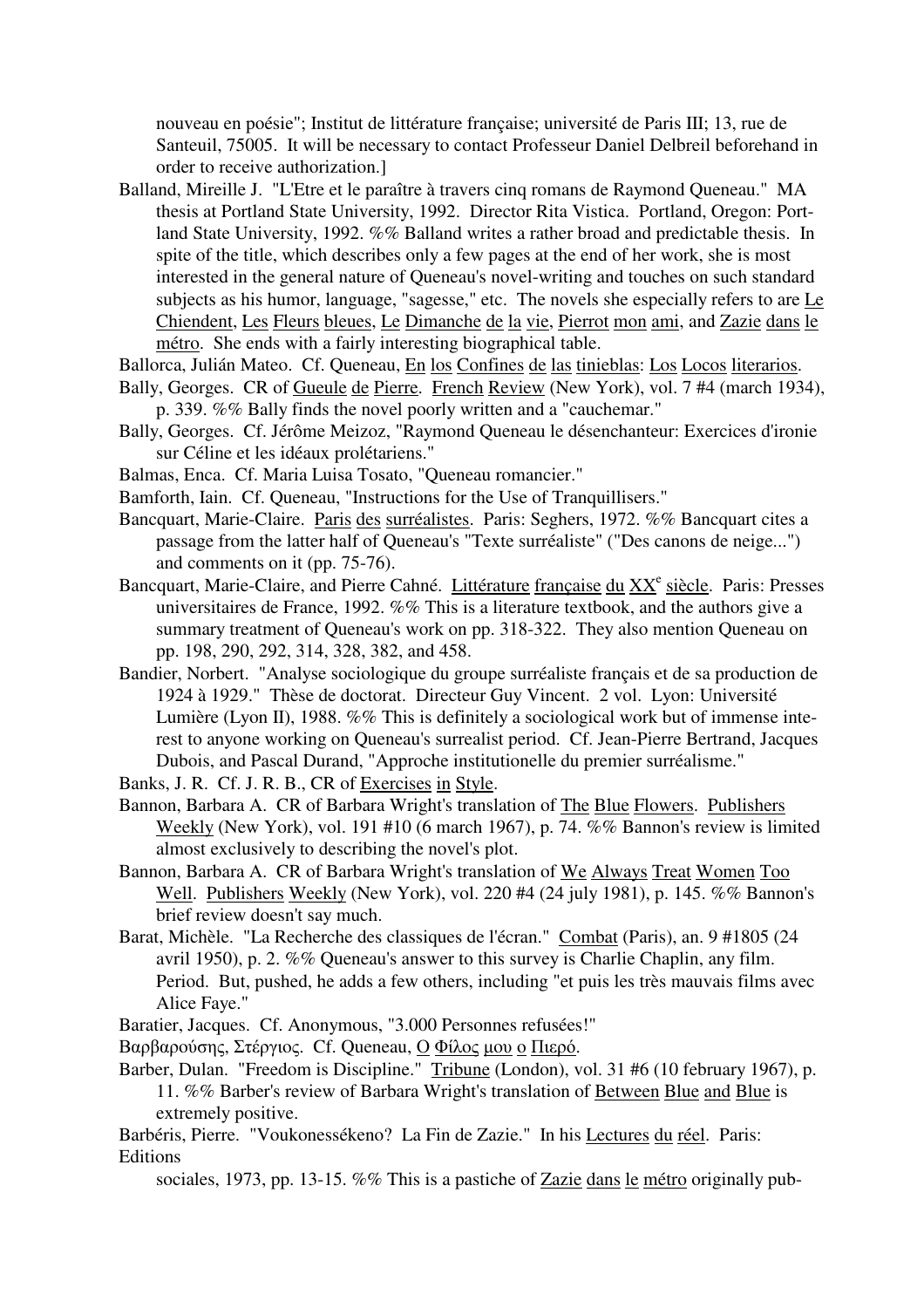lished in Beirut in 1958 (sic!).

- Barbisan, Gala. Cf. Queneau, Cher Monsieur-Jean-Marie-mon fils: Lettres 1938-1971 and "Texte."
- Barde, Jacqueline. "Tu causes, tu causes." Le Papetier de France (Avignon), an. 13 #6 (juin 1959), pp. 69-72. %% Barde's review of Zazie dans le métro (pp. 69-71) is highly enthusiastic and centers on Queneau's use of non-standard French.
- Bardèche, Marie-Laure. "Des Histoires modèles." Littérature (Paris), vol. \* #129 (mars 2003), pp. 15-31. %% Bardèche concentrates on considering various models of history, especially comparing what Marguerite Duras used in one of her works with certain works of Queneau (Les Fleurs bleues, Une Histoire modèle, and Les Derniers Jours) but also citing Beckett, Marx, Hegel, Spengler, Vico, and others.
- Bardèche, Marie-Laure. Le Principe de répétition: Littérature et modernité. Collection "Sémantiques." Paris: L'Harmattan, 2000. %% Generally speaking, Bardèche deals with all sorts of literary repetition, including such things as substitution, repetition with alterations, etc. On pp. 126-135 she treats name changes and identity; on pp. 158-164 she deals with Marguerite Duras' and Queneau's views of history and how repetitions are an element in them; on pp. 175-189 Bardèche touches on Queneau's view of history as influenced by Kojève and as seen in Les Fleurs bleues, still dealing with repetition; and on pp. 194-198 and 210-211 she looks at repetitions of sequences. She uses Les Fleurs bleues, Les Der- niers Jours, Le Chiendent, and Une Histoire modèle for her examples. Bardèche also mentions Queneau on pp. 31, 93, 103, 154, 169, 170, 215, 219, and 224.
- Barilier, Etienne. Cf. Anonymous, "Les Fleurs bleues de Raymond Queneau. Table ronde animée par Jean-Yves Pouilloux avec la participation de Mario Fusco, Jirí Pelán, Manuel Serrat Crespo, and Jan Pieter van der Sterre."
- Barillet, Phillipe. "Raymond Queneau, un homme, une rue." Cahiers Raymond Queneau #14- 15 (janvier 1990), pp. 19-20. %% The municipal council decided to name a street after Queneau in Saint-Epain (Indre-et-Loire) in 1986.
- Barilli, Renato. "L'Epica leggera di Queneau." Quindici (Torino), vol. 4 #3 ( 1967), p. %% This is, at base, a review of Italo Calvino's 1967 Italian translation of I Fiori blu.
- Barilli, Renato. "Queneau provoca usando l'ironia." Il Giorno (Milano), an. 26 #268 (15 novembre 1981), p. 11. %% Barilli reviews Segni, cifre e lettere e altri saggi.
- Barjavel, René. "Nounours, Rocambole et de Gaulle, vedettes du petit écran." Les Nouvelles littéraires (Paris), an. 43 #1951 (21 janvier 1965), pp. 1 and 7. %% This has only "Mon ... oeil! dirait Zazie."
- Barjon, Louis. CR of Les Fleurs bleues. Etudes (Paris), vol. 324 #\* (janvier 1966), pp. 139- 140. %% Barjon's few words concentrate on the confrontation of different epochs in the novel.
- Barjon, Louis. "Raymond Queneau chez les Goncourt." Etudes (Paris), vol. 269 #5 (mai 1951), pp. 254-256. %% This is a very good article discussing Queneau's work and the value of his election to the Académie Goncourt.
- Barkan, Raymond. "Chronique du cinéma." Europe (Paris), an. 26 #36 (décembre 1948), pp. 140-142. %% Barkan announces the formation of a new cinema club, "Objectif 49," and says that Queneau was invited to join.
- Barkan, Raymond. CR of the film Zazie dans le métro. Le Progrès (Lyon), an. 102 #35098 (14 décembre 1960), p. 15. %% Barkan's review is quite positive but with several important reserves.
- Barlatier, Pierre. "Coup de Trafalgar à l'Académie Goncourt." Les Lettres françaises (Paris), an. 11 #354 (15 mars 1951), p. 6. %% This is on Queneau's election to the Académie Goncourt.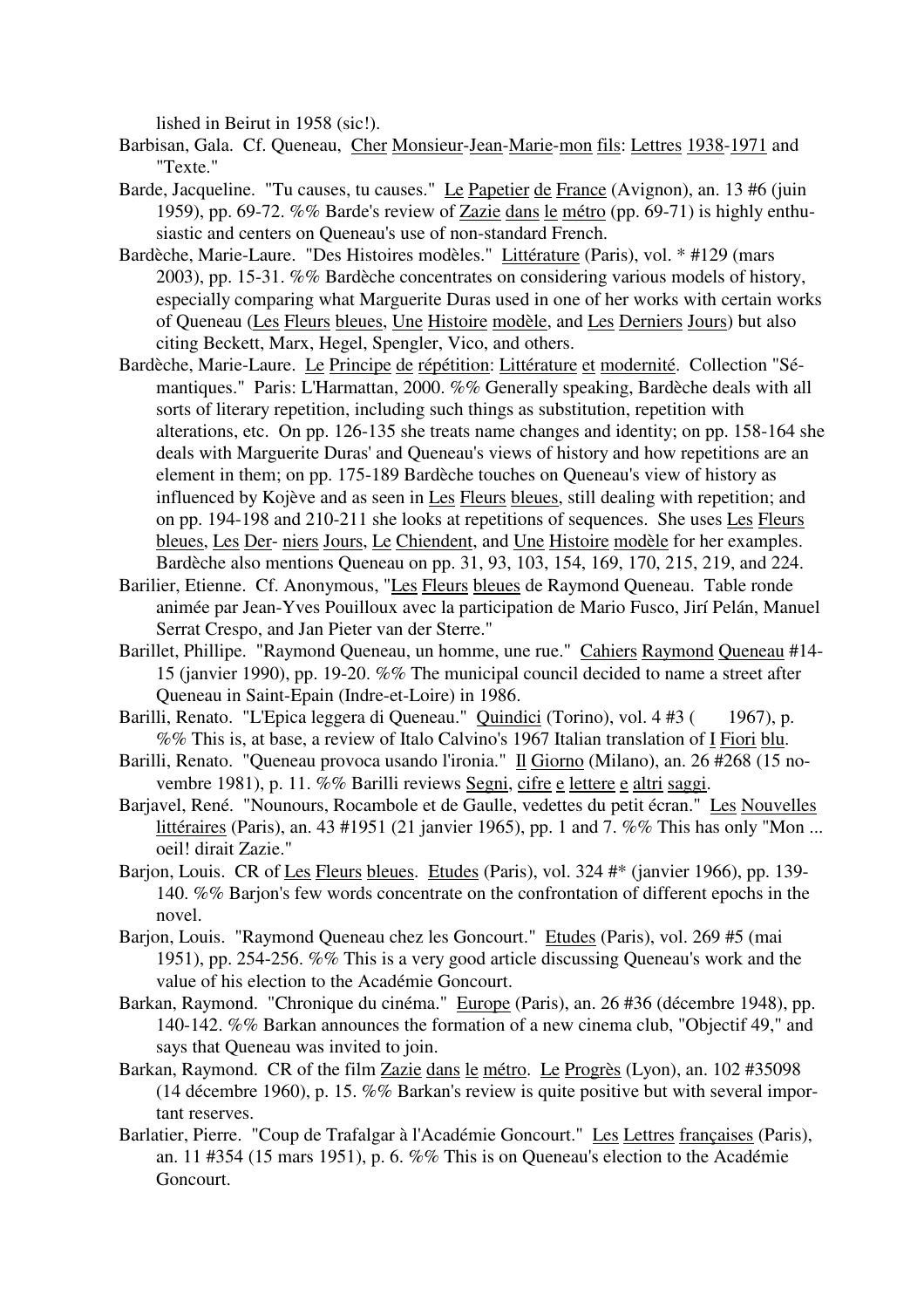- Barlatier, Pierre. "Les Goncourt ont élu Raymond Queneau au fauteuil de Léo Larguier." Ce Soir (Paris), an. 15 #2925 (13 mars 1951), pp. 1 and 6. %% Barlatier's presentation of the new academician is somewhat better than most.
- Bârna, Nicolae. "Bookish or Realistic?" Romanian Review (Bucuresti), an. 37 #8-9 (\* 1983), pp. 166-169. %% Bârna has a merely incidental mention of Exercices de style.
- Barnes, Julian. "Flaubert, c'est moi." New York Review of Books (New York), vol. 53 #9 (25 may 2006), pp. 12-15. %% Barnes reviews the Frederick Brown life of Flaubert and the recent Polizotti translation of Bouvard et Pécuchet without really mentioning the Queneau preface.
- Barnes, Julian. Metroland. London: Jonathan Cape, 1980. %% Barnes makes a reference to Les Exercices de style in part 2, chapter 2.
- Baron, Christine. "Calvino / Queneau: De la traduction à l'écriture de la transhistoricité." In Frontières et passages: Les Echanges culturels et littéraires. Ed. Chantal Foucrier and Daniel Mortier. Mont-Saint-Aignan (Seine-Maritime): Publications de l'université de Rouen, 1999, pp. 91-97. %% Baron considers what Calvino did in translating Les Fleurs bleues and what it brought to his own development, especially in regard to his view of history. These are the "Actes du XXVIII<sup>e</sup> Congrès de la Société française de littérature générale et comparée (Rouen, 15-17 octobre 1998)."
- Baron, Christine. "Fiction et subjectivité: D'une Utopie à une conception ironique de l'écriture (Borges, Calvino, Queneau)." In Littérature et théorie: Intentionnalité, décontextualisation, communication. Conférences du séminaire de littérature comparée de l'université de la Sorbonne nouvelle. Ed. and pref. Jean Bessière. Paris: Honoré Champion, 1998, pp. 177-211. %% Baron considers the nature of fiction as practiced in certain ways by these three authors and she cites a number of Queneau's works to support or exemplify some of her assertions.
- Baron, Christine. "Utopie littéraire et ironie dans l'oeuvre d'Italo Calvino et quelques textes de J.-L. Borges et Raymond Queneau." Paris: Université de Paris III (Sorbonne nouvelle), 1996. %% This is a comparative study of Jorge Luis Borgès, Queneau, and Italo Calvino, with explicit references from these last two.
- Baron, Jacques. "Le Bon Coeur de Raymond Queneau." In Raymond Queneau. Cahier de l'Herne #29. Ed. Andrée Bergens. Paris: Editions de l'Herne, 1975, pp. 330-333. %% This is a general article which talks about the Phare de Neuilly. This article reappeared in the 1999 edition. Cf. Queneau, "Dédé" and "Jacques Baron: Peines perdues"; Queneau et al., "Recherches sur la sexualité."
- Baron, Jacques. Cf. Philippe Dagen, "Une Leçon de fraternité et de morale sous l'Occupation"; Pierre Vilar, "Queneau et Leiris, sous x."
- de Baroncelli, Jean. "Amère Victoire." Le Monde (Paris), an. 14 #3996 (28 novembre 1957), p. 13. %% De Baroncelli thinks that while this is a good film, it could have been much better. He has a few words of praise for the quality of Queneau's translation of the dialogues. Cf. Michel Marie and Marguerite Morley, "The Poacher's Aged Mother: On Speech in La Chienne by Jean Renoir"; Claude Mauriac, "Amère Victoire"; Queneau, Cher Monsieur-Jean-Marie-mon fils: Lettres 1938-1971, pp. 183-188; Jean-Charles Sabria, Cinéma français: Les Années 50.
- de Baroncelli, Jean. CR of Monsieur Ripois. Le Monde (Paris), an. 11 #2902 (26 mai 1954), p. 12. %% De Baroncelli gives a glowing review.
- de Baroncelli, Jean. CR of the film Zazie dans le métro. Le Monde (Paris), an. 17 #4908 (30 octobre 1960), p. 15. %% De Baroncelli describes the comic side of this film in such a way that he can say that there is something stark and almost tragic about it.
- de Baroncelli, Jean. "Le Dimanche de la vie." Le Monde (Paris), an. 26 #6853 (24 janvier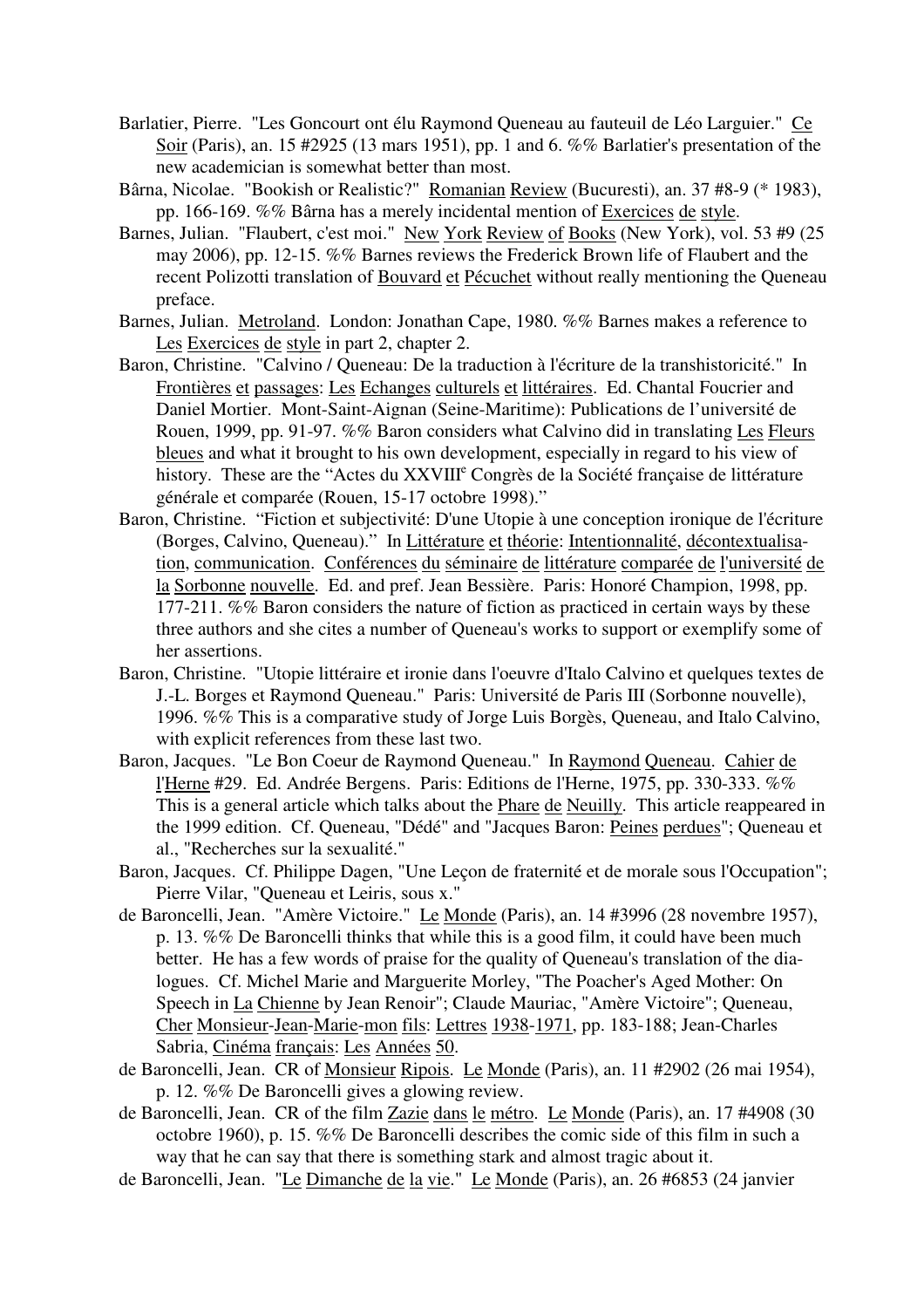1967), p. 11. %% De Baroncelli is of two minds about Jean Herman's film adaptation.

- de Baroncelli, Jean. "On est toujours trop bon avec les femmes de Michel Boisrond, d'après Raymond Queneau." Le Monde (Paris), an. 28 #8216 (15 juin 1971), p. 29. %% De Baroncelli does little more than recount the plot.
- Baronheid, Marc. "Queneau poète. Artiste artisan." La Wallonie (Liège), an. 70 #\* (18 novembre 1989), p. 17. %% This has no real content.
- Baronian, Jean-Baptiste. "Une Douce Folie littéraire." Magazine littéraire (Paris), vol. \* #410 (juin 2002), pp. 51-52. %% Baronian writes about Blavier and his Les Fous littéraires but doesn't really say anything.
- Baronian, Jean-Baptiste. "Un Fou de Queneau." Magazine littéraire (Paris), vol. \* #228 (mars 1986), p. 29. %% Baronian offers a brief delineation of André Blavier and his work in Verviers.
- Baronian, Jean-Baptiste. "Un Grand Pas vers Queneau." Express (Paris), an.  $(1<sup>ier</sup>)$ décembre 1989), p. 182. %% Baronian gives a rather interesting review of Queneau's Oeuvres complètes, vol. I.
- Baronian, Jean-Baptiste. "Un Grand Pas vers Queneau." Le Vif / L'Express (Bruxelles), vol. \* #354 [Vif]  $/$  #2004 [Express] (1<sup>ier</sup> décembre 1989), p. 182. %% This is the same as the other article of the same name.
- Baronian, Jean-Baptiste. "Pour une bibliothèque idéale." Le Vif / L'Express (Bruxelles), vol. \*
	- #159 (7 mars 1986), pp. 125-126. %% Baronian chooses the occasion of the 18th "Foire du livre" in Bruxelles to describe Queneau's Pour une bibliothèque idéale and to ask certain notables what works they would put on such a list.
- Baronian, Jean-Baptiste. "Queneau l'éternel." Le Vif (Bruxelles), an. 3 #99 (10 janvier 1985), p. 11. %% Baronian reviews the Queval Album Queneau without saying anything really interesting.
- Baronian, Jean-Baptiste. "Queneau rigolo." Temps mêlés #150 + 25/28 (mai 1985), pp. 233- 244. %% This is on Queneau's humor.
- Baronian, Jean-Baptiste. "Quiproquo." Temps mêlés #150 + (infinity) (mars 1983), p. 8. %% This is a poem.
- Barras, Juliette. "Analyse formelle du sixième chant de la Petite Cosmogonie portative de Ray
	- mond Queneau." Mémoire de licence. Directeur Jean Roudaut. Fribourg: Université de Fribourg, 1977. %% Barras has written a technical linguistic study.
- Barratier, Jacques. Cf. Anonymous, "«Désordre» à Saint-Germain-des-Prés."
- Barrault, Jean-Louis. Cf. Jean-Pierre Longre, Raymond Queneau en scènes, pp. 13 and 19-21; Queneau, "Bien placés bien choisis."
- Barré, F. Cf. Michel-Antoine Burnier and F. Barré, "Histoire de Queneau."
- Barrois, M. "Raymond Mara et Sally Queneau." Démocratie 62 (Paris), an. \* #126 (22 mars 1962), p. 19. %% Barrois reviews both Les Oeuvres complètes de Sally Mara and Claude Simonnet's Queneau déchiffré with approbation. This includes Queneau's "Arithmétique affective" from "Sally plus intime."
- Barthélémy. "D'où qui pubent donc tant?" Autrement (Paris), vol. \* #53 (octobre 1983), pp. 38-47. %% The title, almost identical to the opening of Zazie dans le métro, is as close as this gets to Queneau.
- Barthélémy. "La Machine à fabriquer de la littérature." Contact (Paris), an. \* #200 (octobre 1980), p. 44. %% This short but good article concentrates on the role of the computer in the work of the Oulipo. This periodical is the monthly FNAC bulletin.
- Barthélémy. "Publicité: Bonjour les slogans." L'Express (Paris), vol. \* #1728 (17 août 1984),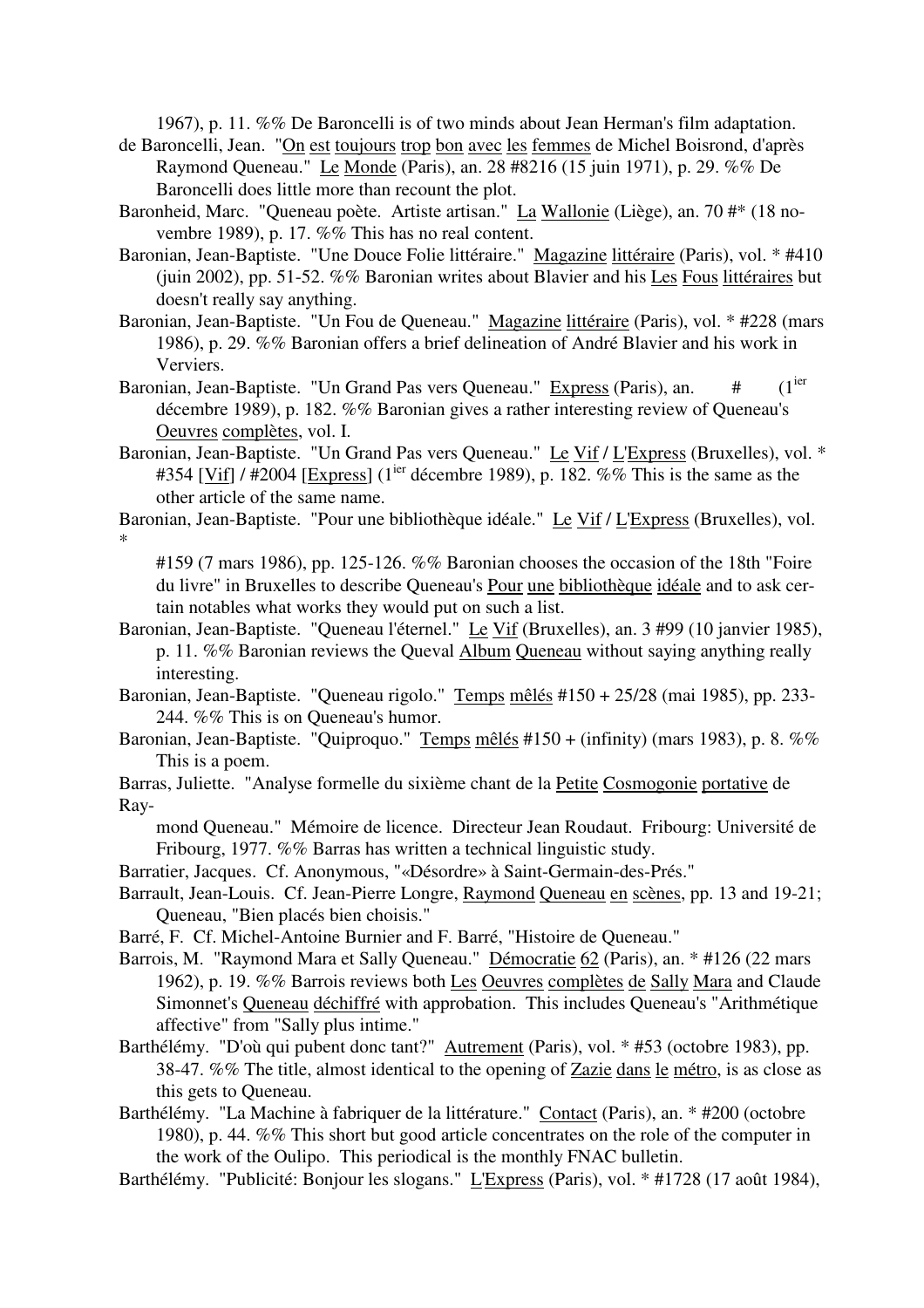pp. 10-11. %% This article merely cites "Doukipudonktan" from Zazie dans le métro (chapter 1) as "Doukipubdonktan."

- Barthélémy. "Publicité: Bonjour les slogans." L'Express (Paris), international edition, vol. \* #1728 (24 août 1984), pp. 18-19.
- Barthélémey, Pierre. "Ciel d'octobre." Le Monde (Paris), an. 55 #17016 (12 octobre 1999), p. 30. %% Barthélémy cites a dozen lines from Queneau's Petite Cosmogonie portative to introduce his description of what would be visible in the sky during the month of october. He continues by quoting Queneau's single lines alluding to the seven planets which would appear.
- Barthes, Roland. "Le Degré zéro de l'écriture." Combat (Paris), vol. 6 #954 (1<sup>ier</sup> août 1947), p. 2. %% In an article primarily devoted to the idea of "degré zéro," Barthes tries to situate in a larger context Queneau's desire to make literature more conformed to oral language.
- Barthes, Roland. Essais critiques. Paris: Editions du Seuil, 1981. %% This collection contains the original version of his "Zazie et la littérature," the same as in the 1964 Essais critiques version rather than the one in Critique.
- Barthes, Roland. "Pour un langage réel. IV. -- L'Ecriture et la parole." Combat (Paris), an. 9 #1999 (7 décembre 1950), p. 6. %% Barthes speaks, in one passage of this essay, of what Queneau was accomplishing with his style and language.
- Barthes, Roland. "Zazie et la littérature." Critique (Paris), vol. 15 #147-148 (août-septembre 1959), pp. 675-681. %% This is one of the earliest and one of the best critiques of Zazie dans le métro. Barthes describes the novel as a struggle between the well-made and its denial --- on the level of what we consider the well-made novel to be, the level of language, and even that of reality. This is not exactly the same as in his version published in his Essais critiques; cf. André Rousseaux, "Dans le labyrinthe." There is a translation into Russian indexed under Barthes, "Zazi i literatura." Cf. also Anonymous, "Un Grave Débat"; Susan Bernofsky, "Zazie in Wonderland. Queneau's Reply to the Realist Novel"; André S. Labarthe, "Au pied de la lettre."

Barthes, Roland. "Zazie et la littérature." In his Essais critiques. Collection "Tel Quel." Paris:

Editions du Seuil, 1964, pp. 125-131. %% This is not exactly the same as the version in Critique.

- Barthes, Roland. "Zazi i literatura." Trans. Valery Kislov. In Les Exercices de style. Ed. Valery Kislov. Saint-Petersburg: Symposium, 2001, pp. 537-544. %% This is a translation of his "Zazie et la littérature." [[ ]
- of his "Zazie et la littérature." [[\_\_\_\_\_\_\_\_\_\_\_\_\_\_\_\_\_\_\_\_\_\_\_\_\_]]<br>Barthes, Roland, et al. "Reputations Revisited." Atlas World Press Review (New York), vol. 24 #5 (may 1977), p. 50. %% Cf. Anonymous, "Reputations Revisited."
- Barthes, Roland. Cf. Jean Bouret, "La 'Société des lecteurs' au service du livre!"; Louis-Jean Calvet, Roland Barthes; Pierre Cheymol, Le Silence de Babel; Aurore Frasson-Marin, Italo Calvino et l'imaginaire; Jean-Marie Geng, L'Illustre inconnu; Tom Kemper, "Zazie dans das Passagen-werk: Paris, the French New Wave, and the Cinematic City"; Nina Snow, "Zazie dans le métro à travers S/Z de Barthes"; Emmanuël Souchier, Raymond Queneau, p. 110.
- Bartlett, Jennifer. Cf. Robert Hughes, "Fluent, Electric, Charming."
- Bartoli, Véronique. "Les Fleurs bleues: Roman et histoire." Roman 20-50 (Lille), vol. \* #4 (décembre 1987), pp. 23-32. %% Bartoli considers the relations between story, history, and time.
- Bartosik, Michel. Cf. Jean Weisgerber, "Propos sur la citation, ses formes et ses fonctions dans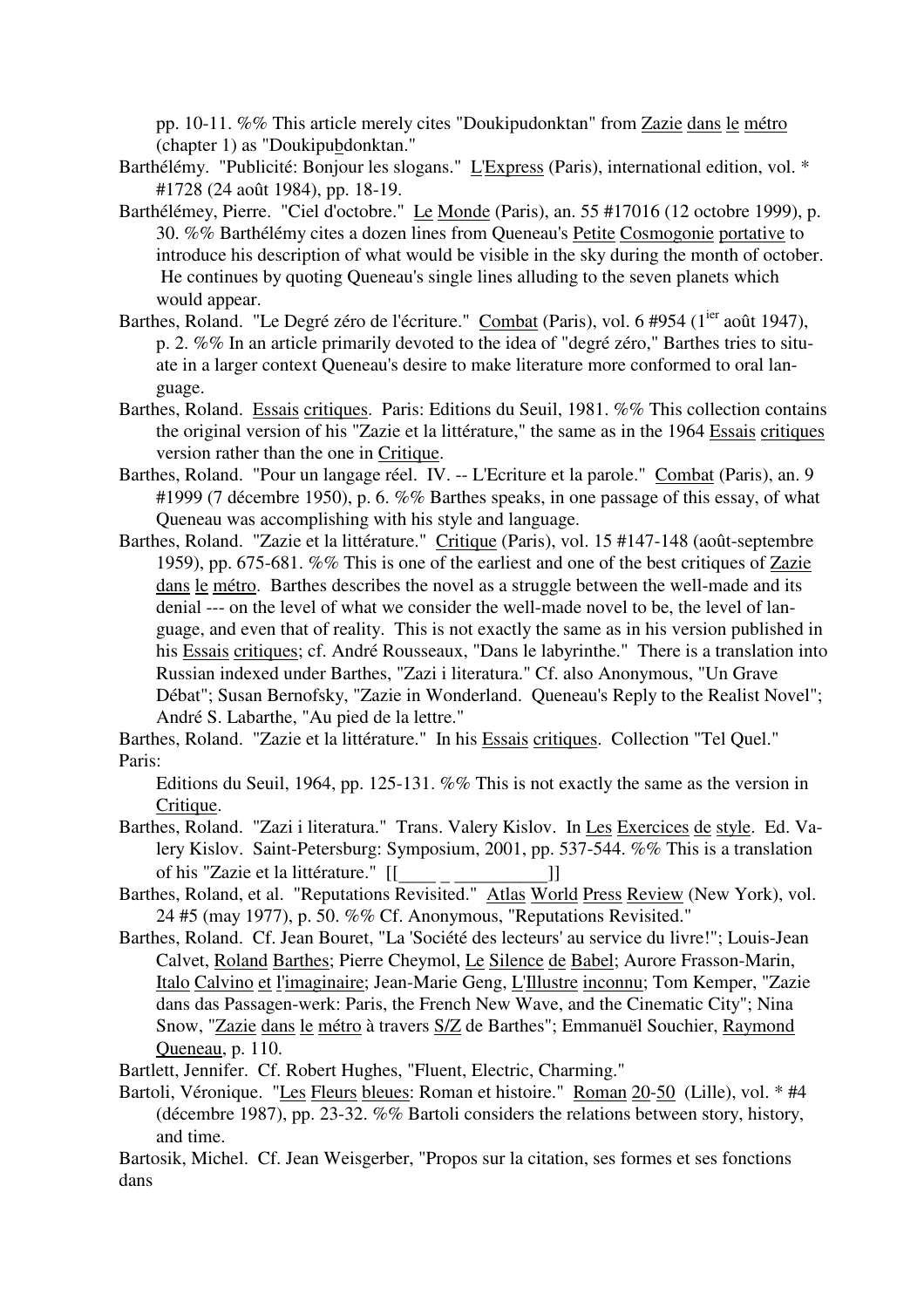la littérature contemporaine."

- Basil, Otto. "Fingerübungen für zwei linke Hände --- Raymond Queneau." Wort in der Zeit (Graz), vol.  $*$  #11 ( $*$  1965), pp. 51-53. %% This is primarily a review of Ludwig Harig and Eugen Helmlé's German translation of Stilübungen and of Eugen Helmlé's translation of Das Trojanische Pferd und andere Erzählungen.
- Bassan, Raphaël. "Un Témoin de l'intérieur." Europe (Paris), vol. 64 #695 (mars 1987), pp. 195-203. %% Bassan quotes (pp. 201-202) part of Queneau's contribution to Bizarre #4, "Présentation."

Bassery, Christine. Cf. Queneau, Loin de Rueil.

- Bastard-Gruel, Christiane. "Loucherbem et largonji." Dépêche-Evreux (Evreux), an. 94 #20 (19 mai 1990), p. 7. %% Bastard-Gruel describes jargons and, in concentrating on "loucherbem," uses part of Queneau's "exercice de style" of that name. Cf. Barbara E. Bullock, "Popular Derivation and Linguistic Inquiry: Les Javanais"; Marc Plénat, "Lotulenoque sur la lorphologiemique du loucherbem de Layrondmuche Leneauques."
- Bastiaensen, Michel. "Pietro della Valle et le héros baroque." Revue belge de philologie et d'histoire (Bruxelles), vol. 60 #3 (\* 1982), pp. 540-551. %% This article makes only a brief reference (p. 542) to Queneau's "Technique du roman."

Bastide, François-Régis. "Septième Art." Hommes et mondes (Paris), vol. 9 #96 (juillet 1954),

pp. 598-601. %% Bastide is not at all pleased with what Queneau and René Clément have made out of Louis Hémon's novel, Monsieur Ripois.

Bastin, Nina. Queneau's Fictional Worlds. Collection "Modern French Identities," #15. New York: Peter Lang, 2002. %% Bastin describes her book (on the back cover) as a study which takes us back to the fundamental elements of Queneau's worlds, demonstrating how his idiosyncratic style can affect the reader's mental processing of the text ("worldbuild-ing"). It also demonstrates the internal organization of Queneau's fictional worlds. Draw-ing on cognitive discourse models and the philosophical notion of "possible worlds," the book provides both comparative and general analysis of Queneau's novels and case studies of Le Vol d'Icare, Les Fleurs bleues, and Loin de Rueil, exposing the resistance that these worlds present to stable cognitive reconstruction, notably through the subversion of world boundaries ("world-play"), and the positing of impossible spaces ("heterotopia").

 The work is, however, far richer and denser than this summary might suggest, with a very thorough-going review of the literature as it touches on her topic. Reading both the introduction and the conclusion before attacking the corpus of the book is recommended. Cf. Jacques Birnberg, CR of Nina Bastin's Queneau's Fictional Worlds.

Bastin, Nina. "World Games: Constructing and Configuring the Worlds of Queneau's Novels."

PhD at the University of Bristol, 2000. Directress Teresa Bridgeman. %% Bastin examines the fictional worlds that are projected by Queneau's novels. This involves an inves-tigation of the reader's active role in the construction of these fictional spaces, as well as an analysis of his understanding of their internal makeup and arrangement. Bastin gives special attention to Le Vol d'Icare, Les Fleurs bleues, and Loin de Rueil. An account of the defense is available in Amis de Valentin Brû #23 (juillet 2001), pp. 57-58.

Basting, Barbara. "Das Buch." Du. Die Zeitschrift der Kultur (Zürich), vol. \* #10 (oktober 1995), p. 101. %% CR of Queneau's Der Sonntag des Lebens, Helmlé's translation of Le Dimanche de la vie into German.

Bastit, Tristan, Jacques Carelman, Jean Dewasne, Thieri Foulc, Aline Gagnaire, Aldo Spinelli, and Jack Vanarsky. "La Pittura potenziale (lavori in corso)." In Attenzione al potenziale.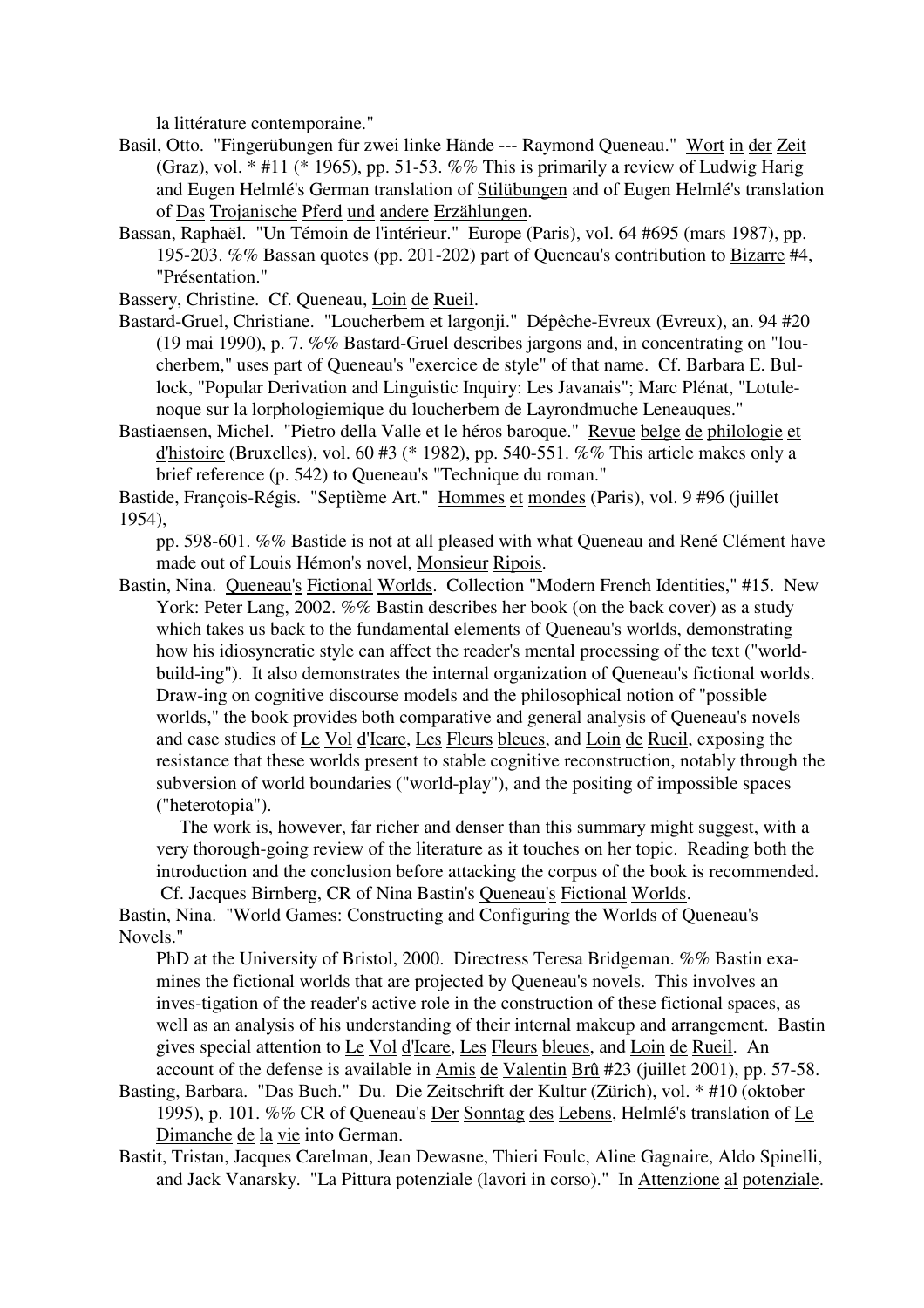Il Gioco della letturatura. Ed. Brunella Eruli. Firenze: Marco Nardi Editore, 1994, pp. 217-253. %% This work begins with a description of the Oupeinpo in general and then enumerates and exemplifies certain sorts of works by one or more of these contributors.

- Bataille, Georges. Choix de lettres: 1917-1962. Ed., pref., and notes Michel Surya. Paris: Gallimard, 1997. %% Surya includes a number of letters to Queneau from between 6 septembre 1931 and 21 avril 1950; they are primarily concerned with the publication of Bataille's works. One interesting thread is Queneau's interest in working at the Bibliothèque nationale in the early 30s.
- Bataille, Georges. "La Méchanceté du langage." Critique (Paris), vol. 4 #31 (décembre 1948), pp. 1059-1066. %% Bataille's comments offer an unusual perspective on Saint-Glinglin without their being reducible to a unified analysis, while he says almost nothing about the Instant fatal, which he is also reviewing.
- Bataille, Georges. "Le Méchanceté du langage." In his Oeuvres complètes, vol. 11. Ed. Francis Marmande and Sybille Monod. Paris: Gallimard, 1988, pp. 382-390. %% This is a reprint of his Critique article of the same name.
- Bataille, Georges. "Les Pieds nickelés." Documents (Paris), an. 2 #4 (\* 1930), pp. 214-216. %% Cf. Louis Forton, La Bande des Pieds Nickelés.
- Bataille, Georges. "La Publication d"Un Cadavre' (15 janvier 1930)." Pont de l'épée (Paris), an.  $*$  #41 ( $*$  1969), pp. 141-145. %% Bataille gives a very detailed account of the publication of "Un Cadavre."
- Bataille, Georges. "Qu'est-ce que l'histoire universelle?" Critique (Paris), vol. 12 #111-112 (août-septembre 1956), pp. 748-768. %% Bataille wrote this in regard to the publication of the first volume of "histoire universelle" to appear in L'Encyclopédie de la Pléiade. While he doesn't mention Queneau by name, the text is certainly of interest in the light of the Bataille-Queneau connection via the Kojève seminar. This issue is mistakenly marked "Tome XIV."
- Bataille, Georges. "Sur Nietzsche." Oeuvres complètes, vol. 6. Paris: Gallimard, 1973. %% There is just a reference (page 416, note) to Bataille and Queneau's suffering from the crowding in Kojève's classroom.
- Batignol, Victor. "Les Apatrides." Amis de Valentin Brû #8 (septembre 1997), p. 50. %% Batignol reviews a theater piece based on lines apparently chosen at random from Queneau's opus.
- Batignol, Victor. "Le Cinquième Colloque." Amis de Valentin Brû #34-35 (juillet 2004), p. 113. %% Batignol reviews the special issue of the Australian Journal of French Studies dedicated to Queneau (january 2003); for him this is a "virtual colloquium." Cf. also Amis de Valentin Brû #34-35 (juillet 2004), p. 51.

Batignol, Victor. "Introduction à la méthode de Limousin." Amis de Valentin Brû #8 (septem-

bre 1997), pp. 16-24. %% This is on an artist who produced some sculptures reflecting lines from Queneau.

- Batignol, Victor. "Noël Arnaud ou la vertu d'immanence." Amis de Valentin Brû #28-31 (juillet 2003), pp. 349-350. %% Batignol pays tribute to Arnaud following his death.
- Batignol, Victor. "Si le sil m'était parent." Amis de Valentin Brû #12-13 (\* 1998), pp. 67-69. %% Batignol reviews Children of Clay, Madeleine Velguth's translation of Queneau's Enfants du Limon.
- Bats, Annie, and Ramon Lladó. "Presentació." In Queneau, Exercicis d'estil. Barcelona: Edicions dels Quaderns Crema, 1989, pp. 9-18.
- Batselier, Petrus. "Alexandre Vialatte le temps d'un pique-nique avec Père Ubu et trois satrapes." In Alexandre Vialatte. Ed. Pascal Sigoda. Lausanne: L'Age d'Homme, 1997, pp.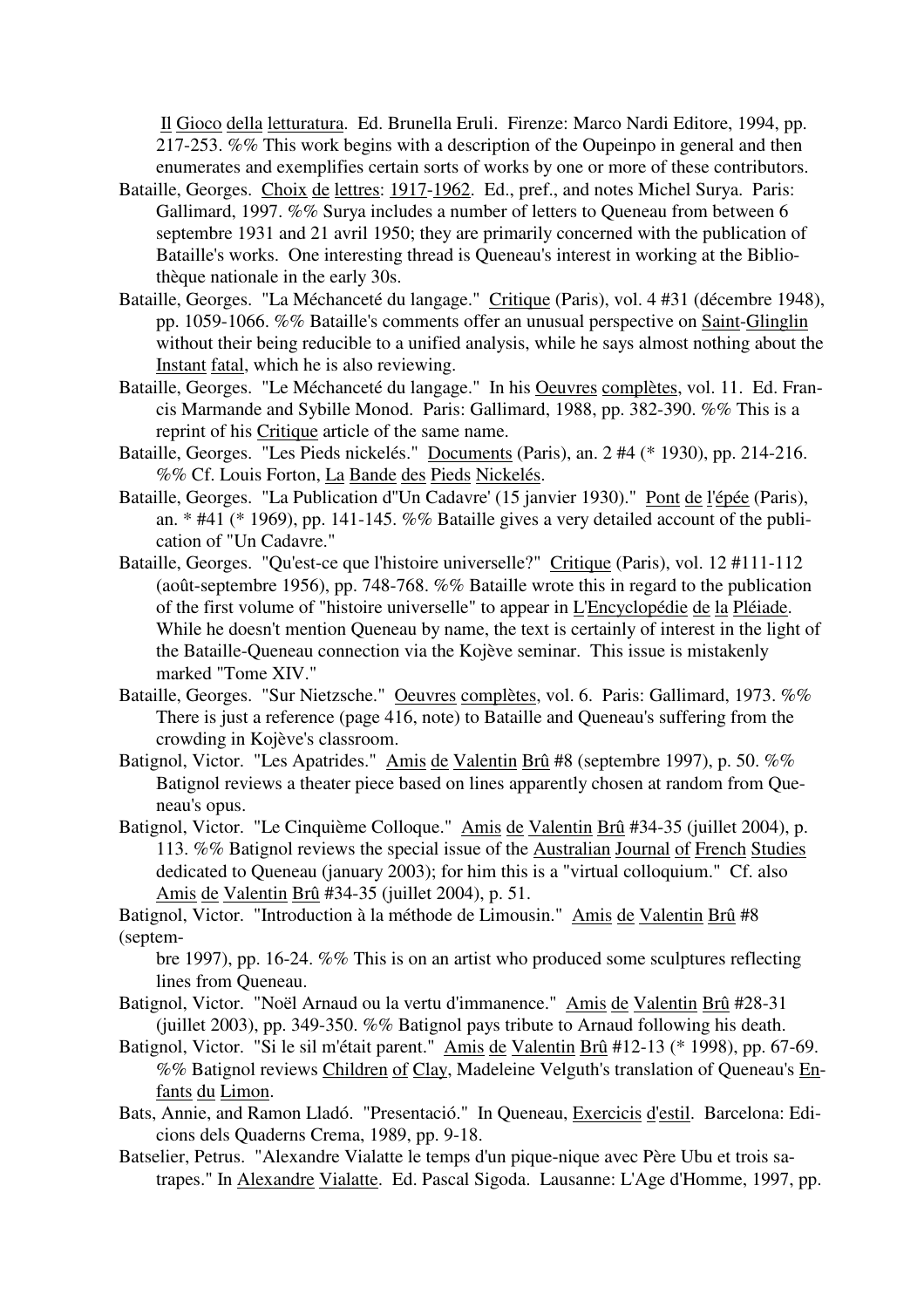102-123. %% Batselier reviews Vialatte's relationship to 'pataphysics, with special reference to Eugène Ionesco, Jean Dubuffet, and Queneau, whom he treats almost exclusively on pp. 107-109.

Battersby, Eileen. "A Battle Fought Over in Print." Irish Times (Dublin), an.\* #45,183 (4 july

1998), "Weekend," p. 10. %% Battersby gives a fairly standard review of Barbara Wright's Calder edition of Exercises in Style.

- Bauby, Jean-Dominique. "Queneau a pris le dernier métro." Le Quotidien de Paris (Paris), an. 3 #784 (26 octobre 1976), p. 17. %% This is an obituary for Queneau.
- Baudelaire, Charles. Cf. Anonymous, Baudelaire: Les Fleurs du mal; P. W. M. Cogman, "The Potential Sonnet in Baudelaire"; Edith Mora, "Une Rhétorique, une arithmétique"; Ioanna Papaspyridou, "Les Surréalistes lecteurs de Baudelaire."
- Baudelle, Yves. Cf. Claude Debon, "Le Statut de la nouvelle dans l'oeuvre de Queneau."
- Baudin, Henri. Boris Vian, humoriste. Grenoble: Presses universitaires de Grenoble, 1973. %% Baudin offers only brief and unimportant references to Queneau.
- Baudin, Henri. Cf. Anne Clancier, "Qu'est-ce qui fait courir Boris Vian?"

Baudot, Jean. Cf. Queneau, "Lettre."

- Baudou, Jacques. "Hommage à Raymond Queneau." Cahiers de la Maison de culture André Malraux (Reims), vol. \* #113 (février 1980), p. 10. %% Baudou gives a popular summary of Queneau's interest in the cinema preparatory to the "weekend de cinéma Queneau" at the Maison de culture. Cf. Amis de Valentin Brû #10-11 (février 1980).
- Baudy, Nicolas. "Constat du décès du roman." Les Nouveaux Cahiers (Paris), an. 1 #3 (septembre-octobre 1965), pp. 75-76. %% This review of Les Fleurs bleues is slightly better than usual.
- Bauër, Gérard. "Bilan littéraire de 1951." Journal d'Alger (Alger), an. 7 #764 (2 janvier 1952),

p. 3. %% Bauër just mentions La Petite Cosmogonie portative and says that it would have enchanted Boileau.

- Bauër, Gérard. "Le Feuilleton littéraire." Le Journal d'Alger (Alger), an. 14 #2941 (6 février 1959), p. 6.%% Bauër offers a review of Queneau's past (although he says that Queneau was born in Morocco), touches on the recently-appeared Zazie dans le métro, and concludes with a reference to Queneau's work on Les Ecrivains célèbres.
- Bauër, Gérard. "Le Nouveau Roman de Raymond Queneau: Le Dimanche de la vie." Journal d'Alger (Alger), an. 7 #830 (19 mars 1952), p. 3. %% Bauër salutes Le Dimanche de la vie as the first of Queneau's works to appear following his election to the Académie Goncourt. He calls attention to the Petite Cosmogonie portative several times.
- Bauër, Gérard. "Unanimité." Les Nouvelles littéraires (Paris), an. \* #1624 (16 octobre 1958), p. 7. %% Bauër, serving as secretary to the Académie Goncourt, corrects an error in an article about the election of the year's prize-winner: Queneau voted for Hervé Bazin from start to finish and did not lead a campaign against him as Alexandre Arnoux had said in his "Hervé Bazin représentera la jeune littérature à l'académie Goncourt."
- Bauër, Gérard. He used the pseudonym "Guermantes."
- Bauer, Roger. Cf. Bessière, Jean. "Délégitimer les espaces de la fiction: Topologie romanesque et topique de l'écriture. Queneau, Perec, Calvino."
- Baumert, L. D. "Queneau, Raymond: Sur les suites s-additives." Mathematical Reviews (Providence, Rhode Island), vol. 46 #2 (august 1973), p. 292. %% This summarizes Queneau's "Sur les suites s-additives" as it appeared in the Journal of Combinatorial Theory.

Baumgart, Reinhard. "Für Jugendliche verboten." Der Spiegel (Hamburg), an. 18 #8 (19 fe-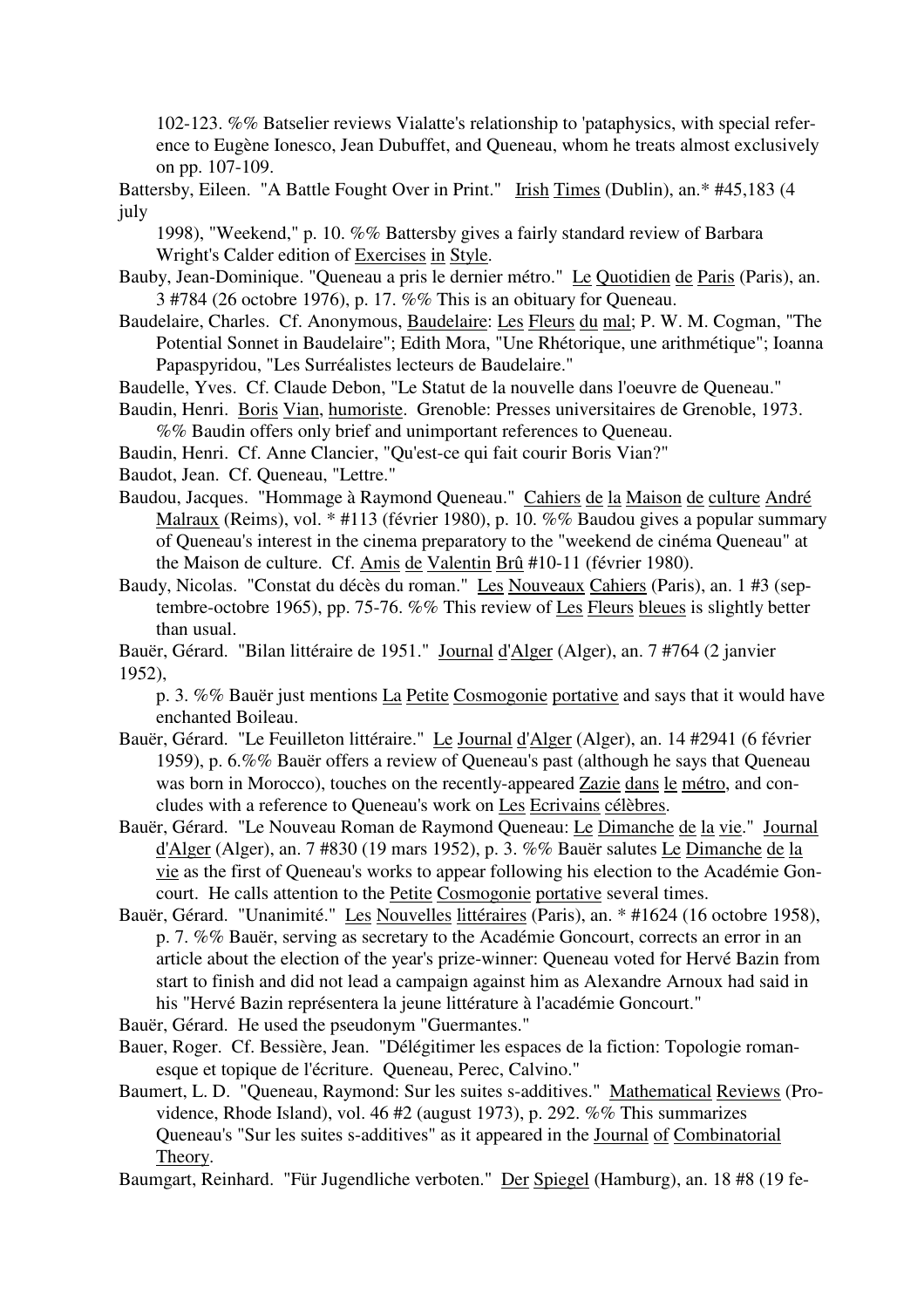bruar 1964), p. 88. %% CR of Eugen Helmlé's German translation of the Intimes Tagebuch der Sally Mara

- Baumhauer, Ursula. Cartesianische Maskerade. Untersuchungen zu "Le Chiendent" von Queneau. Literaturwissenschaftliche Monographien #5. Rheinbach-Merzbach: CMZ-Verlag, 1990.
- Baur, Harry. Cf. Jean Rénald, "La Dernière Interview d'Harry Baur."
- Bauwens, Emile. Cf. Queneau, Preface to Livre de cocktails by Emile Bauwens.
- Bay, André. "A propos de Pierrot mon ami." Comoedia (Paris), an. 2 #65 (19 septembre 1942), p. 2. %% Bay describes Queneau's work in general without saying much at all about Pierrot mon ami.
- Bay, André. "Domaine étranger." La Gazette des lettres (Paris), an. 2 #17 (3 août 1946), p. 11. %% Bay reviews George du Maurier's Peter Ibbetson with some strong positive comments about Queneau's translation.
- Bay, André. Le Trésor des comptines. Paris: Club des Libraires de France, 1961. %% The two poems which Bay includes, "La Leçon des choses" (pp. 175-176) and "Petit Jour" (p. 176), first appeared in Chien à la mandoline, although Bay indicates Les Lettres nouvelles as the source (cf. Queneau, "Petit homme"). I suspect that this is the book listed in Claude Rameil, "Bibliographie," p. 381, as Am - Stram - Gram. Cf. Marie-Claude Cherqui, "Comptines: Décomptes et acomptes. Section des poèmes inédits 'La Guerre et audelà'."
- Bay, André. Cf. Michel Lécureur, Raymond Queneau, pp. 352 and 445.
- Bay, Paul. "Le 'Novlangue'." Le Bayou (Houston, Texas), vol. 12 #58 (été 1954), pp. 104- 111. %% In a passage (pp. 106-107) centered on the style of Roger Rabiniaux, Bay compares him to Queneau, especially in a few lines from L'Instant fatal: "Trains dans la banlieue ouest."
- Bayare, Pierre. Cf. Queneau, Zazie dans le métro.
- Bays, Gwendolyn M. "Rimbaud --- Father of Surrealism?" Yale French Studies (New Haven, Connecticut), vol. \* #31 (\* 1964), pp. 45-51. %% Bays cites Queneau twice in regard to surrealism (pp. 44 and 50).
- Bazaine, Jean. Cf. Queneau, André Frénaud.
- Bazantay, Pierre. "Raymond Roussel, oulipien par anticipation?" Magazine littéraire (Paris), vol. \* #398 (mai 2001), pp. 39-41. %% Bazantay considers in some detail in what manner and to what extent Roussel was or was not oulipian; he is quite clear and specific.

Bazantay, Pierre. Cf. Claude Rameil, "Raymond Queneau au Collège."

Bazin, André. "Des Romans et des films: M. Ripois avec ou sans Némésis." Esprit (Paris), an.

22 #217-218 (août-septembre 1954), pp. 313-321. %% Bazin does not believe that this is René Clément's best film, although he thinks that it is very good indeed. He mentions Queneau's dialogues on pp. 316 and 321.

- Bazin, Hervé. "Hervé Bazin, une rumination occasionnelle." Le Monde (Paris), an. 39 #11646 (9 juillet 1982), pp. 13 and 19. %% This is a sort of reflection/anecdote concerning Queneau's entry into the Académie Goncourt.
- Bazin, Hervé. "Non, Monsieur, ma bibliothèque n'est pas la vôtre." Les Nouvelles littéraires (Paris), an. \* #1487 ( $1^{ier}$  mars 1956), pp. 1 and 4. %% Bazin does not like Queneau's Pour une bibliothèque idéale.
- Bazin, Hervé. Cf. Anonymous, CR of Pour une bibliothèque idéale and "Echos et nouvelles"; Paul Morelle, "Va-t-on dépoussiérer le Goncourt?"
- Bc., G. CR of Bâtons, chiffres et lettres. Tribune de Genève (Genève), an. 73 #4 (6 janvier 1951), p. 7. %% This review is quite solid, and it is clear that the author has understood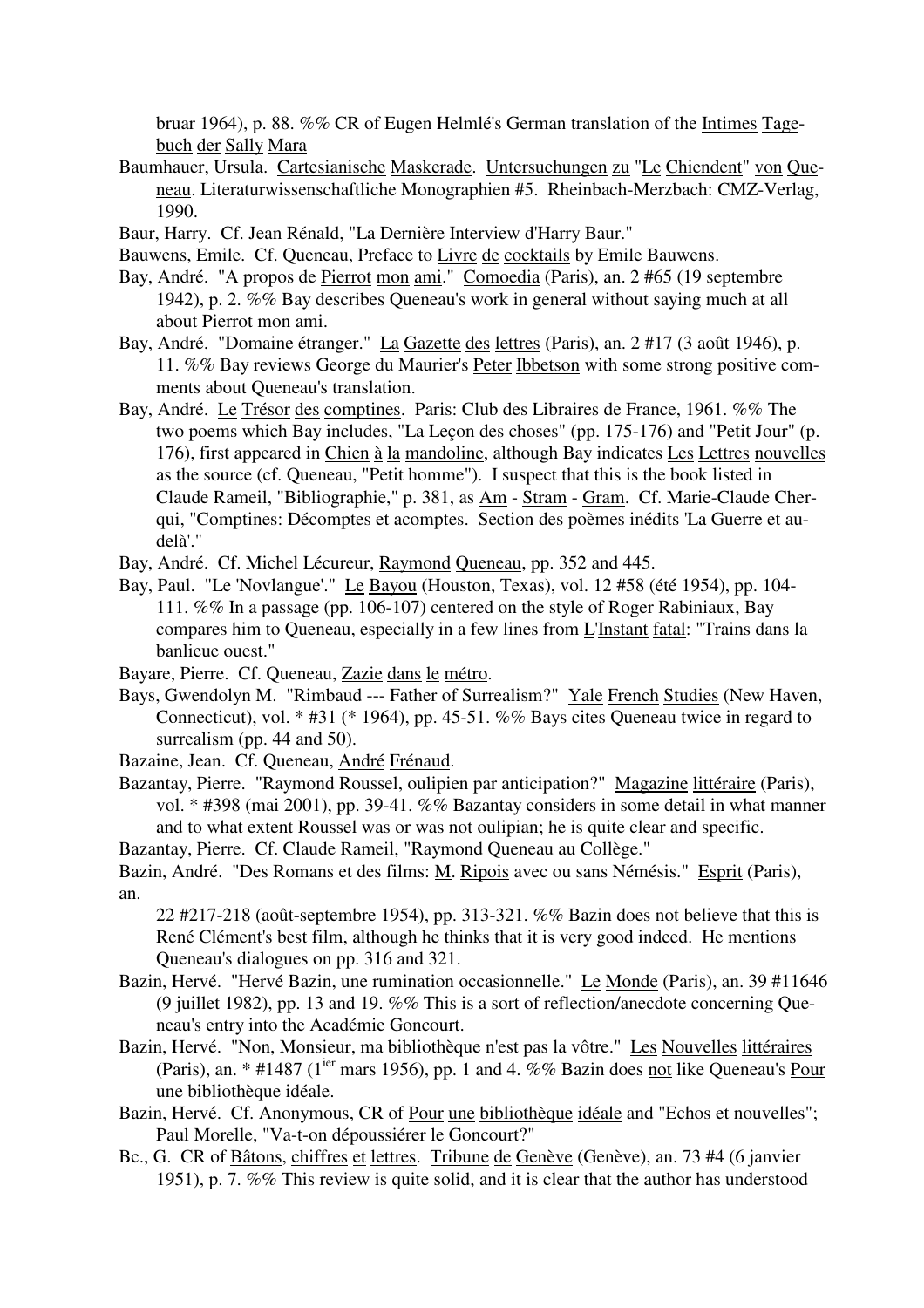Queneau in a number of his guises.

- Bc., G. "Le Dimanche de la vie." Tribune de Genève (Genève), an. 74 #64 (15 mars 1952), p. 7. %% This author has obviously given some thought to Queneau's novel, and his review is worth reading.
- Bc., G. "Les Fillettes de Queneau, les femmes d'Eluard." Tribune de Genève (Genève), an. 74 #82 (5 avril 1952), p. 11. %% The author finds Queneau's Si tu t'imagines somewhat acidic.

Béalu, Marcel, pref. Anthologie de la poésie française depuis le surréalisme. Paris: Editions de

Beaune, 1952. %% This amounts to L'Instant fatal: "Bien placés bien choisis" and "Le Havre de Grâce," Les Ziaux: "Sourde est la nuit" and "Veille," and Monuments: "Monument aux vivants," "Monument de l'amour," "Monument pour un homme inutile," and "Monument pour un chef d'état." They are found on pp. 113-117. Cf. Jean Rousselot, "La Poésie."

Béalu, Marcel. Cf. Le Petit Cheval gris, "Paris au galop."

- Beard, Richard. Cf. Richard Freeman, "Experimental Novelist Kicks the Regular Rulebook into Touch"; Ben MacIntyre, "The Sweet Joys of Writing While Wearing a Literary Ball and Chain."
- Béarn, Pierre. "Encre sympathique." Nouvelliste du Rhône ( ), vol. # (15-16 octobre 1966), p. %% Béarn reviews the anthology of Denise Bourdet's interviews collected under this title. He has only a few good words on the Queneau interview.
- Béarn, Pierre. "Note." Nouvelliste du Rhône ( ), vol. # (20 octobre 1966), p. %% Béarn just announces the publication of Queneau's Instant fatal in the "Poésie" collection.
- Béarn, Pierre. "Note sur la mort de Queneau." La Passerelle (Paris), vol. \* #28 (printemps 1977), p. 59. %% Béarn just notes that Queneau had subscribed to La Passerelle from its very beginning.
- Béarn, Pierre. "Note sur le mot 'zazou'." La Passerelle (Paris), vol. \* #37 (printemps 1980), p. 61. %% Béarn explains the 1939 origin of this word.
- Béarn, Pierre. "Voyage dans les plate-bandes poétiques." La Passerelle (Paris), vol. \* #28 (printemps 1977), pp. 4-12. %% This broad article on modern poetry barely mentions Queneau.
- Béart, Guy. "Il fait toujours beau quelque part." 45 rpm record. Disques Temporel GB 60.00 5 M. %% Besides the title song and two others, Béart sings "Tant de sueur humaine" from Si tu t'imagines.
- Beaudin, André. Cf. Musée municipal de Limoges, Les Miauletous et leurs amis: Suzanne Roger, André Beaudin, Elie Lascaux.
- Beaujour, Michel. "L'Année littéraire, 1964-65." French Review (Baltimore), vol. 39 #4 (february 1966), pp. 475-490. %% Beaujour rambles a bit (pp. 483-484), covering the Oulipo, Les Fleurs bleues, Le Chien à la mandoline, the revised edition of Bâtons, chiffres et lettres, and what he imagines Queneau's attitude would be towards the Cahier de l'Herne devoted to Céline. Beaujour does more than just mention these topics, for the most part, but his comments are not very penetrating.
- Beaujour, Michel. "Dubuffet homme de lettres." Exil (Genève), vol. 1 #1 (automne 1973), pp. 19-33. %% Beaujour mentions Queneau here and there, once in regard to Dubuffet's ideas concerning the phonetic representation of French.
- Beaujour, Michel. "Eros and Nonsense: Georges Bataille." In Modern French Criticism: From Proust and Valéry to Structuralism. Ed. John K. Simon. Chicago: University of Chicago Press, 1972, pp. 149-173. %% Beaujour mentions (pp. 156-157) that Bataille and Queneau studied together under Kojève and were members together of the "Cercle commu-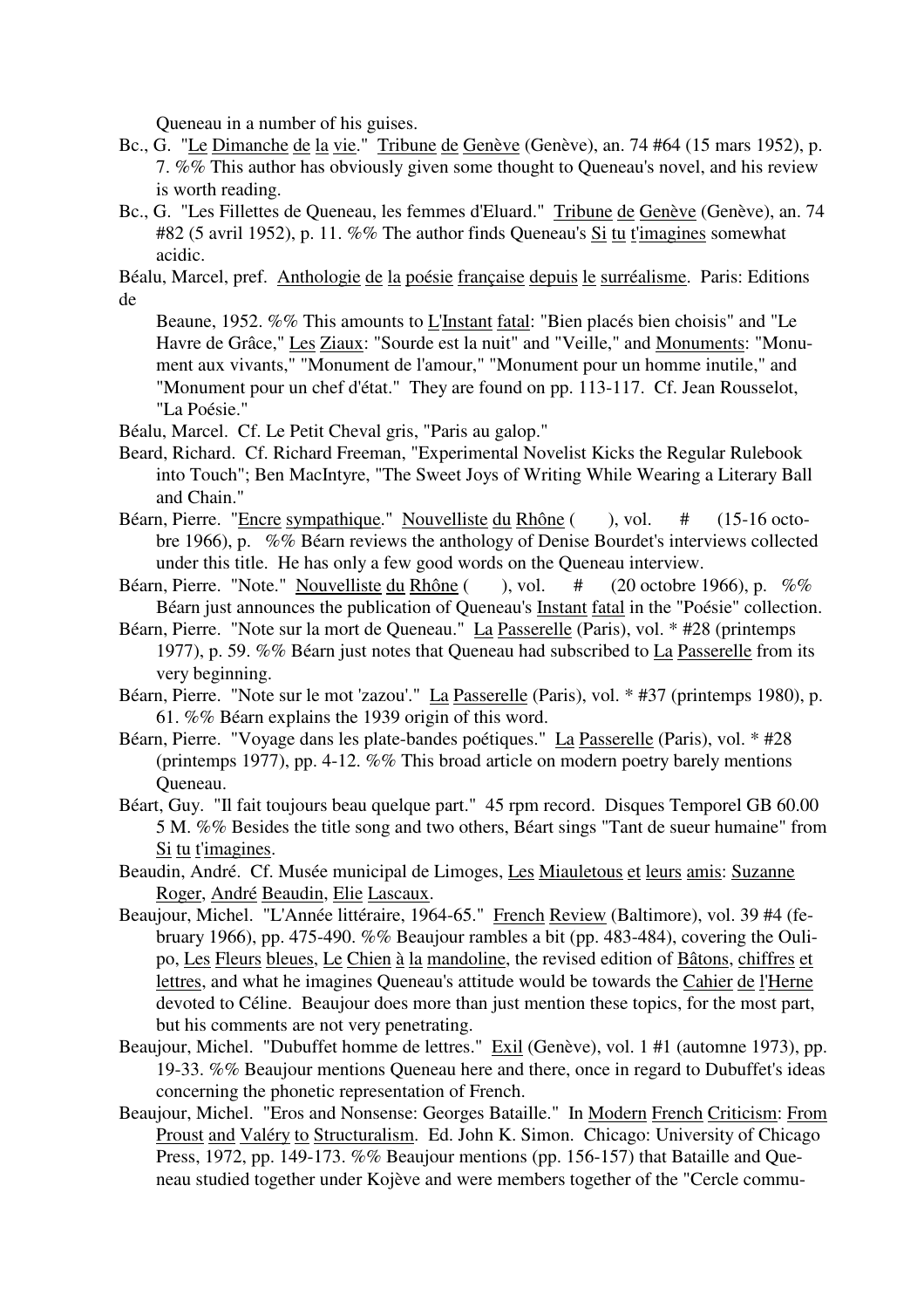niste démocratique," which published the Critique sociale. Cf. Henri Béhar, André Breton; Boris Souvarine, "Prologue"; Patrick Waldberg, "Le Cercle communiste démocratique au Café du Bel-Air."

- de Beaumarchais, Jean-Pierre, and Daniel Couty, ed. Anthologie des littératures de langue française. Paris: Bordas, 1988. %% The authors give a minimal presentation of Queneau supported by passages from Les Exercices de style, Saint-Glinglin, L'Instant fatal, Le Dimanche de la vie, and Zazie dans le métro (vol. 2, pp. 1115-1121).
- de Beaumarchais, Jean-Pierre, and Daniel Couty, ed. Chronologie de la littérature française. Paris: Presses universitaires de France, 1991. %% As far as Queneau is concerned, these authors only list Le Chiendent, Pierrot mon ami, Loin de Rueil, Exercices de style, and Zazie dans le métro, with a brief summary/description of this last one.
- de Beaumarchais, Jean-Pierre, and Daniel Couty, ed. Dictionnaire des oeuvres littéraires de langue française. 4 vol. Paris: Bordas, 1994. %% Jean-Marc Rodrigues (q.v.) wrote a series of summaries/evaluations of Queneau works for this directory.
- de Beaumarchais, Jean-Pierre. Cf. Nadine Vasseur, "Queneau, Raymond (1903-1976)."
- Beaumatin, Eric. "Erres." Sureau (Amiens), vol.  $*$  #1 ( $1^{ter}$  trimestre 1984), pp. 20-22. %% Beaumatin offers a quennet (as in the first section of Morale élémentaire) which uses only the letters in Georges Perec's name, and to that he adds a bit of commentary on writing such poems.
- Beaumatin, Eric. "Jacques Roubaud, le Projet." Magazine littéraire (Paris), vol. \* #398 (mai 2001), pp. 49-51. %% Beaumatin describes the thrust of Roubaud's interest in formal poetry and how this theme illuminates all of his work.
- Beaumatin, Eric. "Des Krostons dans Le Chiendent: De l'être plat au personnage." In Le Personnage en question. Travaux de l'Université de Toulouse-Le-Mirail, série A, vol. 29. Toulouse: Université de Toulouse, 1984, pp. 343-351. %% Beaumatin discusses Etienne Marcel's passage from two to three dimensions in Le Chiendent in terms of certain cartoon characters called "Krostons."
- Beaumatin, Eric. "Des Lipogrammes et de leur exploitation en didactique des langues." Actes des Quatrièmes Journées pédagogiques sur l'enseignement du français langue étrangère (1987). Madrid: APFM (l'Association des Professeurs de Français de Madrid), 1988, pp. 65-73.
- Beaumatin, Eric. "Notas escuetas sobre ingenios, estructuras y naciones, a proposito de algunos preoulipismos en lengua castellana." In Sobre literatura potencial. Actos del encuentro sobre literatura potencial, Vitoria, del 2 al 6 de diciembre de 1985. Ed. Antonio Altarriba. Vitoria: Universidad del país vasco, 1987, pp. 99-104. %% Beaumatin does just about what his title indicates.

Beaumatin, Eric. "Petite Initiation aux travaux de l'Oulipo." Intro. Noam Chomsky. Actes des

Premières Journées pédagogiques sur l'enseignement du français langue étrangère (1985). Madrid: APFM (l'Association des Professeurs de Français de Madrid), 1986, pp. 7-25. %% This is a very good and detailed summary of the Oulipo and its work to this date, with a citation from Naom Chomsky in Spanish serving as an introduction.

Beaumatin, Eric. "La Vie mode d'emploi: Istruzioni per il lettore." In Attenzione al potenziale. Il Gioco della letturatura. Ed. Brunella Eruli. Firenze: Marco Nardi Editore, 1994, pp. 71-76. %% Beaumatin considers some of Perec's explanations of how he wrote his texts and how they are structured. He shows how Perec did not feel himself to be always completely bound by these restraints and how the element of play is sometimes more important to Perec.

Beaumatin, Eric, and Claude Rameil. "Lettres de Raymond Queneau à André Billy." Cahiers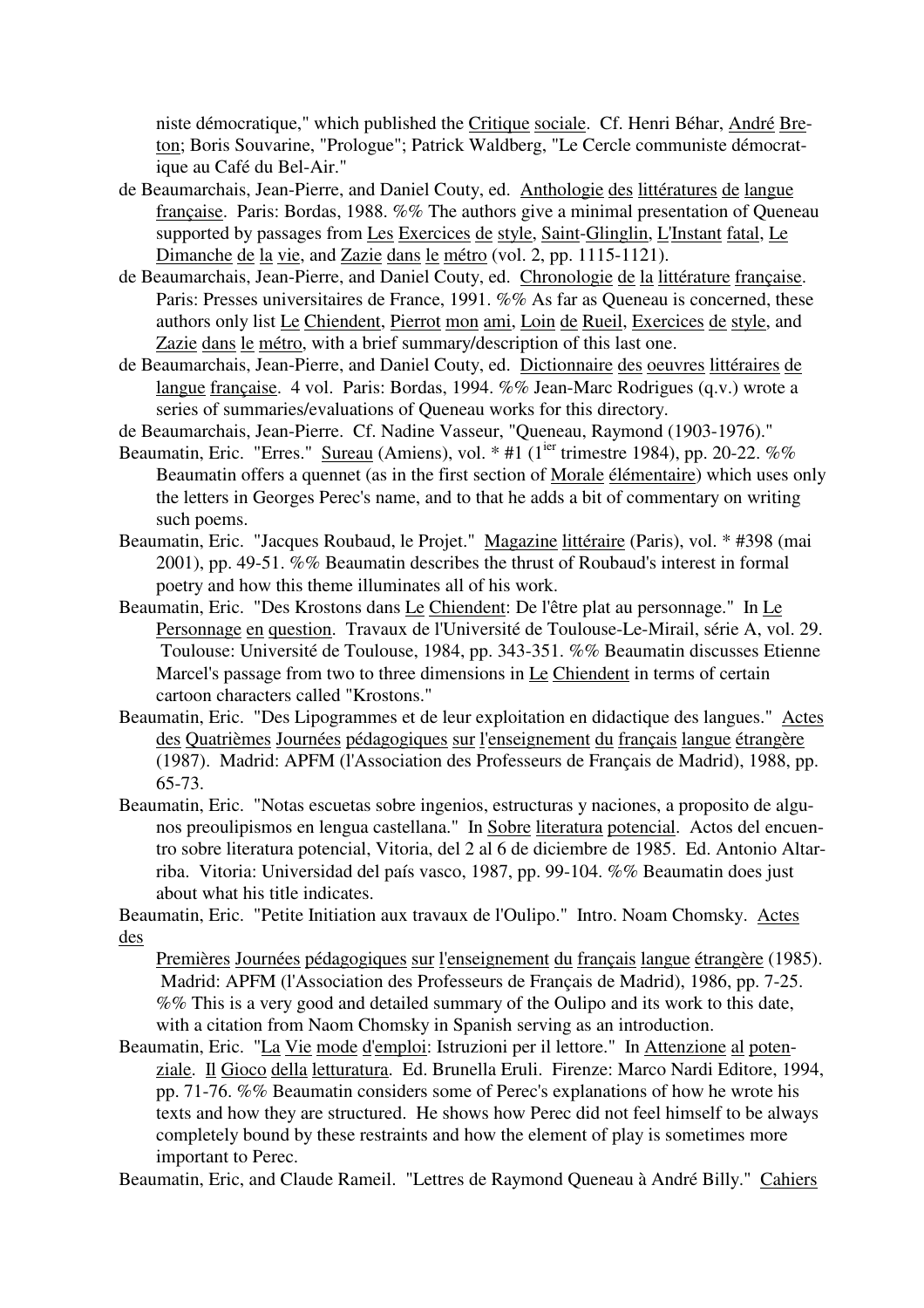Raymond Queneau #20-21 (décembre 1991), pp. 35-55. %% Some of these letters had appeared in part in Billy's column in Le Figaro.

Beaumatin, Eric. Cf. Jean-Charles Chabanne, "Queneau et la linguistique"; Christine Méry and

Eric Beaumatin, "Introduction" and "Remerciements."

- Beaume, Sophie. "Le Motif de l'écrivain fictif dans Prochain épisode de Hubert Aquin et Le Vol d'Icare de Raymond Queneau." MA at Université Laval (Québec), 1997. Director Richard St. Gelais. Masters Abstracts International, vol. 36 #4 (1997), p. 96. %% Beaume discusses the role of the fictional writer in these two works and how he is related to his own work.
- de Beauvoir, Simone. La Force de l'âge. Paris: Gallimard, 1960. %% De Beauvoir mentions Queneau in relation to Pierrot mon ami "dont les drôleries me parurent trop étudiées" (p. 551). She later relates how she got to know him and his wife and saw them relatively often (pp. 574-577 and 582) and describes the staging of Picasso's "Le Désir attrapé par la queue" in great detail (pp. 583-585). She refers to his relations with the surrealists (p. 586). On p. 587 she mentions René Leibovitz, who later set Queneau's "Explanation of Metaphors" to music. There are other references on pp. 589, 596, and 601.

de Beauvoir, Simone. La Force des choses. Paris: Gallimard, 1960. %% De Beauvoir received

the "Prix de la Pléiade" and spent the afternoon of the reception in the Gallimard garden talking with Queneau about Hegel and history; they both drank quite a bit, and the afternoon ended strangely (pp. 46-47). Queneau introduced her to Vian, and she speaks of the effect on her of that meeting; she also describes the kind of life that Vian's friends were leading, which explains some of Vercoquin et le plancton, the manuscript of which she also mentions (pp. 72-73). Queneau proposed a rather large printing of her novel Tous les hommes sont mortels (p. 136), and Queneau invited her to be responsible for presenting an author in the Ecrivains célèbres, for which she chose the Marquis de Sade (p. 262). De Beauvoir also mentions Queneau on pp. 92 and 93.

- de Beauvoir, Simone. Lettres à Nelson Algren: Un Amour transatlantique (1947 1964). Ed. Sylvie Le Bon de Beauvoir. Paris: Gallimard, 1997. %% De Beauvoir refers to Queneau only tangentially most of the time: she had lunch with him (p. 195), she finds that a photo of Algren reminds her of Queneau (p. 309), she had agreed to be filmed for the "Saint-Germain-des-Prés" film but forgot, came late, and had problems with hecklers (p. 320), Queneau and his wife (among other people) came to dinner but he spent the evening sleeping on the bed (p. 364), Queneau translated one of Algren's titles into French badly (p. 415), and Vian promised Queneau that he would finish translating Algren's Man with the Golden Arm by the end of the year (p. 529). She also has a few words of more substance, such as when she reports what Queneau said about Julien Gracq and the Prix Goncourt that he so loudly refused (p. 486) or how when Bost, Sartre, and the Queneaus come to her place for dinner Queneau and Sartre discussed one of Vian's manuscripts rather negatively (p. 321). De Beauvoir mentions that Temps mêlés was going to publish Queneau's Le Dimanche de la vie, which she really likes, and adds that Janine was overjoyed at having bought a car and learned to drive --- but tended not to pay attention, putting them in the ditch at least once (pp. 478-479). Her most curious observations concern a rather violent argument between Raymond and Janine (pp. 312-313), how the Queneaus came to dinner "sans dispute entre eux" (p. 314-315), and how all three of the Queneaus were engaged in sexual adventures (pp. 479 and 487-488).
- de Beauvoir, Simone. Lettres à Sartre. 2 vol. Ed. Sylvie Le Bon de Beauvoir. Paris: Gallimard,1990. %% On 9 octobre 1939 de Beauvoir mentions how much she likes Les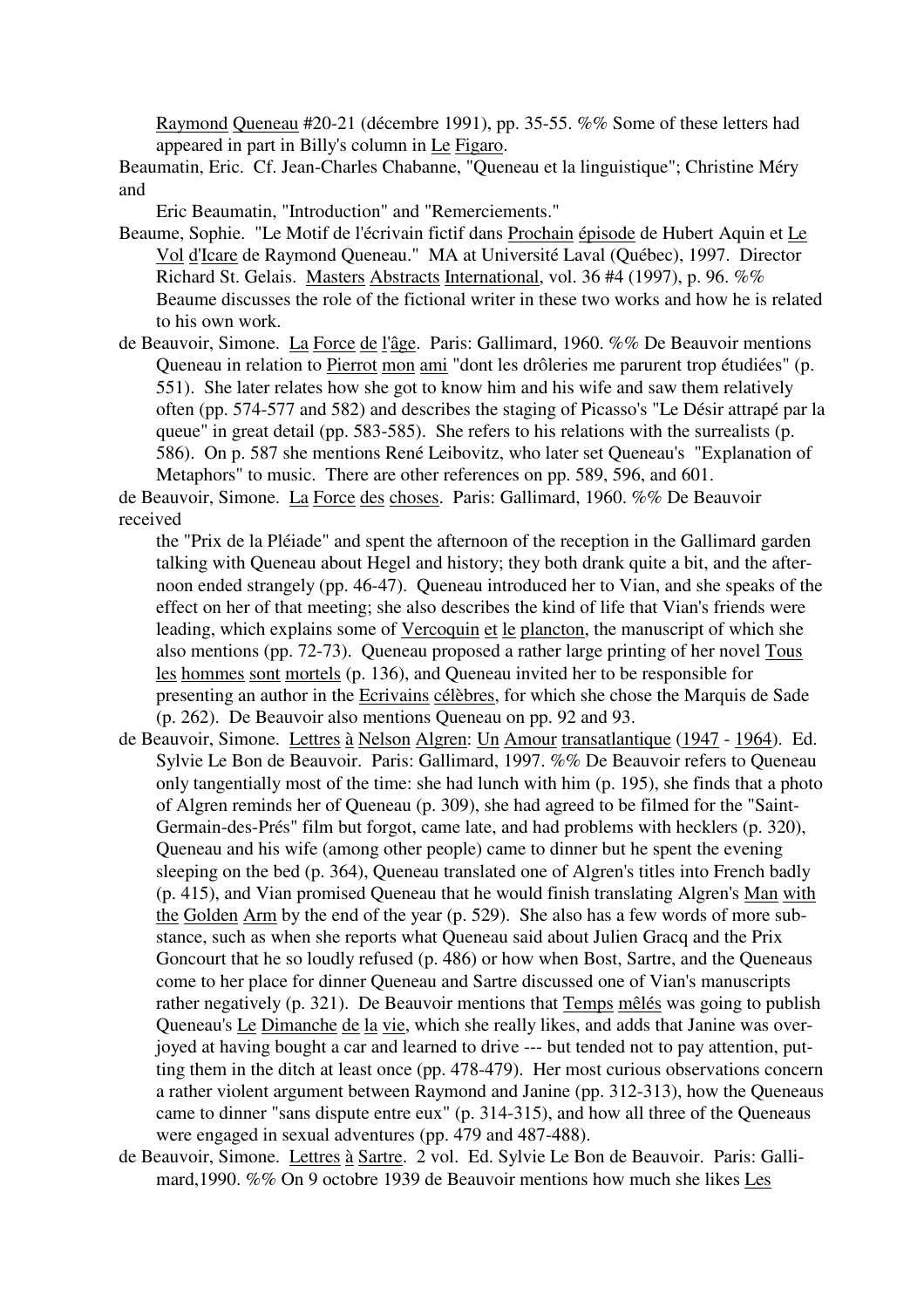Enfants du Limon (p. 172), and on 3 décembre she says that "Queneau m'a déçue" (p. 322, apparently in regard to the last installment of Un Rude Hiver in the most recent Nouvelle Revue littéraire). There is a reference in her letter of 3 octobre 1951 to a little article on Sade that she had sent to Queneau (p. 405), and at the end of mai 1954 she suggests that a taxi scene in Violette Leduc's unedited original Ravages "blesse [Queneau, Lemarchand, Y. Lévy] directement en tant que mâles" (p. 424). "J'ai eu le grand plaisir," she writes on 8 juin 1954, "d'apprendre par une indiscrétion de Monique Lange que Queneau avait fait une note de 4 pages sur le roman [Les Mandarins], enthousiaste, où il dit que c'est un «chef-d'oeuvre», à la fois Guerre et paix et La Princesse de Clèves, etc., etc." (pp. 428-429).

Beauvois, Valentin. CR of Pascal Lainé's Terre des ombres. Nouvelle Revue française (Paris),

- vol. 59 #353 (juin 1982), pp. 116-121. %% Beauvois offers a brief citation (p. 121) from Zazie dans le métro, "un rien l'amène...," from the end of the scene at the Eiffel Tower (chapter 11).
- Béchet, Christine. CR of Morale élémentaire. Dossiers du CACEF (Namur), vol. \* #35 (février 1976), pp. 7-8. %% Béchet describes this work and then says that it is just the work of an old and worn out man.
- Béchet, Christine, and Frank Herlemont. "Faustroll à Verviers." Dossiers du CACEF (Namur), vol. \* #54-55 (\* 1978), pp. 15-27. %% This is a rather detailed article on André Blavier.
- Beck, David R. "The Narrative Function in Fourth Gospel Characterization." Semeia (Atlanta), vol. \* #63 (\* 1993), pp. 143-158. %% Beck makes reference (p. 146) to Queneau's practice of using misleading names in his novels.
- Beck, Jonathan. "Formalism and Virtuosity: Franco-Burgundian Poetry, Music, and Visual Art, 1470-1520." Critical Inquiry (Chicago), vol. 10 #4 (june 1984), pp. 644-667. %% There is merely a note on p. 664 referring to Cent Mille Milliards de poèmes.
- Beck, Theodore Toulon. "Current Bibliography." Twentieth Century Literature (Denver), vol. 9 #4 (january 1964), pp. 213-229. %% Beck makes some curious brief comments on Queneau's "Premières Confrontations avec Hegel," stressing Bataille's ideas.
- Becker, Jacques. Cf. Pascal Ory and Jean-François Sirinelli, Les Intellectuels en France, de l'Affaire Dreyfus à nos jours; Queneau, Preface to Rendez-vous de juillet by Jean Queval.
- Becker, Karin. "Kombinatorische Verfahren in Italo Calvinos 'Antenati'-Romanen." Romanische Forschungen (Frankfurt), vol. 108 #1-2 (\* 1996), pp. 179-193. %% Becker mentions Queneau only in relation to Calvino's involvement of certain oulipian principles in some of his works.
- Becker, W. "Der Hundszahn." Deutsche Tagespost (Würzburg), an. # (13-14 februar 1976), p. %% This is probably a review of Eugen Helmlé's 1972 translation of Le Chiendent.
- Beckett, Samuel. Malone meurt. Paris: Editions de minuit, 1951. %% This particular edition has "exemplaire d'épreuves" printed on the cover beneath the title. At the end of the printing description on p. 218 two lines are crossed out after "Les Amis des Editions de Minuit," then, printed by hand, comes "Exemplaire d'épreuves réservé à Monsieur Raymond Queneau, membre du jury du Prix Goncourt." The book is neither signed nor inscribed.
- Becq, Annie. Cf. Michel Raimond, "Queneau et le jeu romanesque dans Pierrot mon ami."
- Becquet, Ursule. "A Propos des Fleurs bleues." Amis de Valentin Brû #18 (février 2000), pp. 20-28. %% Becquet offers some fairly detailed (and apparently well-founded) criticism of some of the commentaries on Les Fleurs bleues which were published as this novel ap-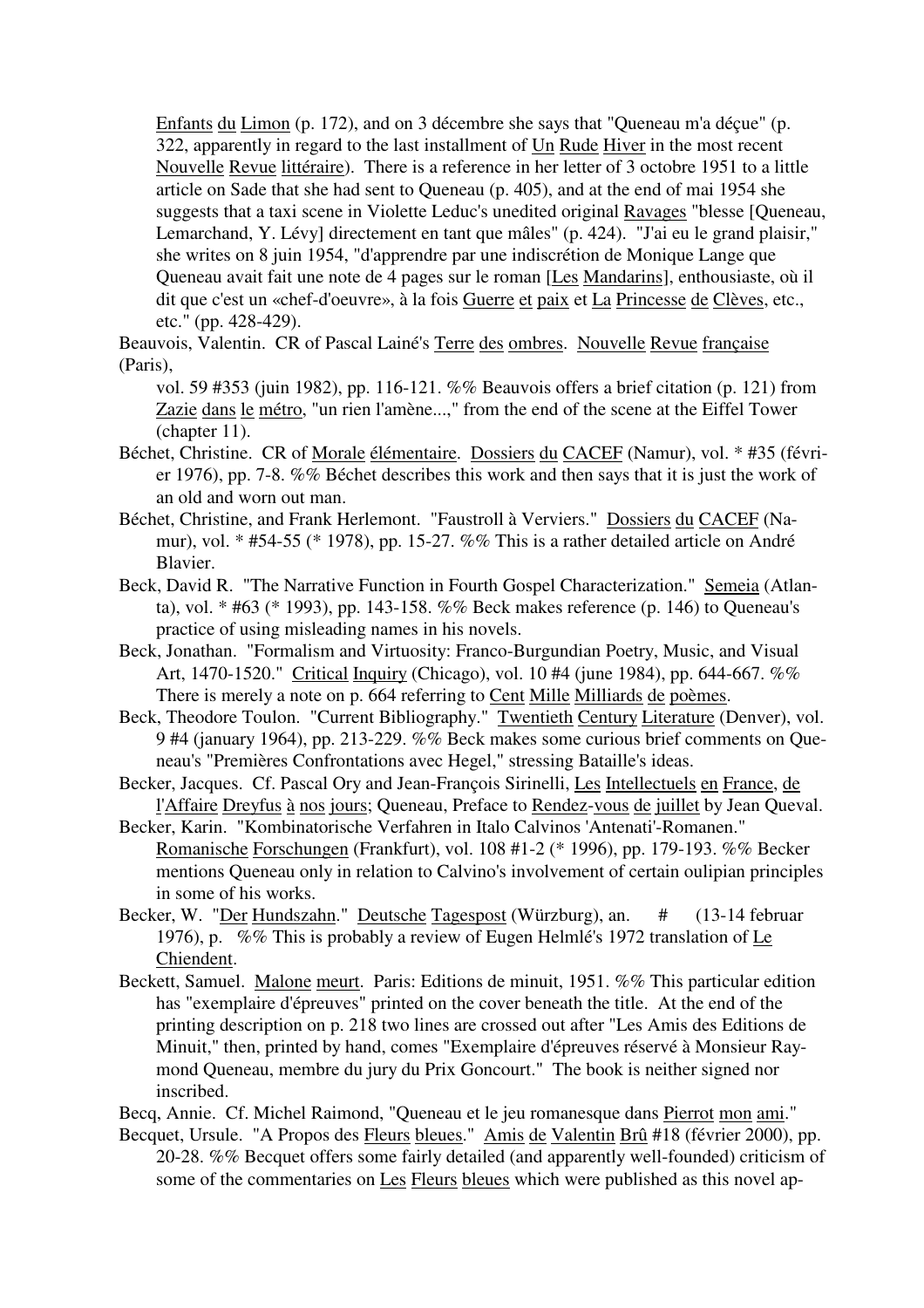peared on the list for the baccalauréat. Cf. Astrid Bouygues, "Queneau à l'école"; Domenica Brassel and Patrick Garcia, Raymond Queneau: Les Fleurs bleues. Lecture accompagnée; Philippe Douet, Raymond Queneau. Les Fleurs bleues: 40 questions, 40 réponses. 4 Etudes; Magali Espinasse, Etude sur Raymond Queneau, "Les Fleurs bleues"; Claude Le Manchec, Raymond Queneau.

- Bedé, Jean-Albert. Cf. Mary Ann Caws, "Queneau, Raymond."
- Bédouin, Jean-Louis, ed. "Raymond Queneau." In La Poésie surréaliste. Paris: Seghers, 1970, pp. 303-306. %% This book contains "Texte surréaliste" ("Des canons de neige") (pp. 303-304) and Instant fatal: "Le Tour de l'ivoire" (pp. 304-306) as well as this rough biography of Queneau (p. 303).
- Beer, Otto F. "Autobus mit Variationen. Raymond-Queneau-Inszenierung in Wien." Süddeutsche Zeitung (München), an. 26 #121 (21 mai 1970), p. 10. %% Beer reviews a theater production of Exercices de style which took place in Vienna.
- Beerblock, Maurice. CR of Le Chiendent. La Meuse (Liège), an. # (4 janvier 1934), p.
- Beeson, David. "L'AGGRESSIVITE dans Le Chiendent --- Notes de lecture." La Chouette (London), vol. \* #4 (january 1981), pp. 15-19. %% Beeson ties this aggressivity strongly to the sexual/erotic. This is a periodical published by the French Department, Birkbeck College, University of London.
- Begnal, Michael H. CR of Barbara Wright's translation of Exercises in Style. Philosophy and Rhetoric (University Park, Pennsylvania), vol. 16 #1 (\* 1983), pp. 60-61. %% Begnal offers a fairly standard review, but with a word of praise for Barbara Wright's success in translating something so daunting.
- Bégué, Louise. Choix de poésies. New York: Holt, Rinehart, and Winston, 1962. %% This has only L'Instant fatal: "Bien placés bien choisis" on pp. 203-205.
- Bégué, Louise, ed. Poésie, la vie entière. Paris: Didier, 1965. %% Bégué has Les Ziaux: "Il pleut" (p. 37), L'Instant fatal": L'Espèce humaine" (p. 118), and about ten lines of "Pour un art poétique" (p. 137).
- Béhar, Henri. André Breton. Paris: Calmann-Lévy, 1990. %% Béhar notes (p. 292) a brief rapprochement between Breton and the Cercle communiste démocratique, but he mainly just mentions Queneau here and there. Cf. Michel Beaujour, "Eros and Nonsense: Georges Bataille"; Jean Piel, "Georges Bataille et Raymond Queneau pendant les années 30-40"; Boris Souvarine, "Prologue"; Patrick Waldberg, "Le Cercle communiste démocratique au Café du Bel-Air."
- Béhar, Henri. "Ironie tragique." Europe (Paris), an. 59 #630 (octobre 1981), pp. 190-191. %% Béhar has a few words about the whole Romain Gary -- Emile Ajar affair.
- Béhar, Henri, and Michel Carassou. Le Surréalisme. Paris: Librairie générale française, 1984. %% The authors have just mentions and brief citations of Queneau on pp. 24, 99, 127, 132, 209, 238-239, and 384.
- Béhar, Stella. "Masculine/Feminine: George Perec's Narrative of the Missing One." Neophilologus (Amsterdam), vol. 79 #3 (july 1995), pp. 409-419. %% Béhar discusses Perec's La Disparition and Les Revenentes; she only refers (p. 415) to Queneau's "vernaculaire européen" (Les Fleurs bleues).
- Beigbeder, Frédéric. Dernier Inventaire avant liquidation. Paris: Grasset, 2001. %% The title refers to the fact that this is a listing of what Beigbeder considers to be the most important French works of the 20th century just as it closes. He includes Zazie dans le métro (pp. 75-77), which he describes in the most glittering and superficial manner. Cf. Bernard Tas-sou, "Dernier Inventaire des clichés sur la littérature."
- Beigbeder, Marc. "A la Baraque Saint-Germain 'Cacouac': Quelque Raideur, mais aucun 'couac'." Le Parisien libéré (Paris), an. 7 #1766 (19 mai 1950), p. 2. %% Beigbeder was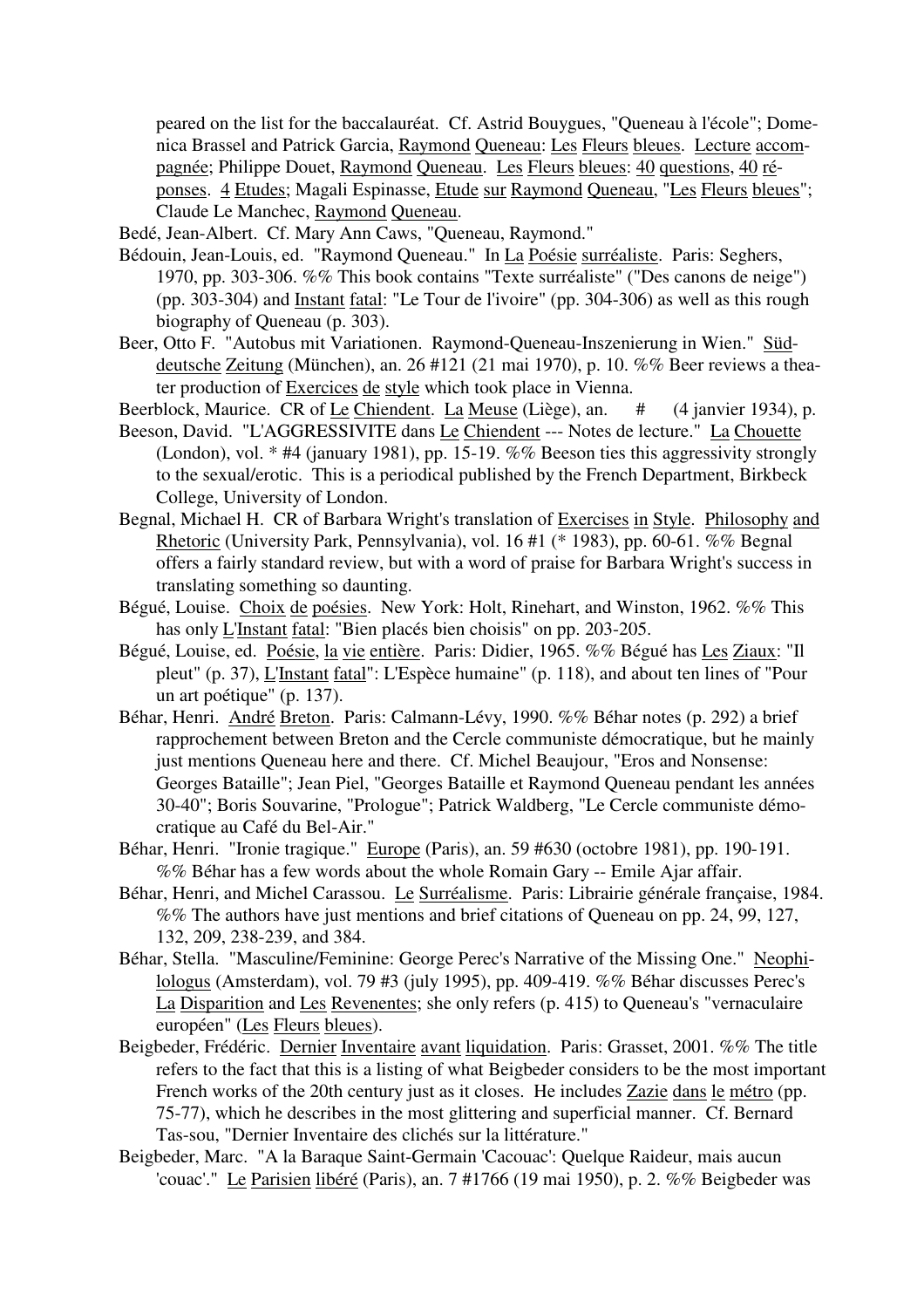not overcome by the show, which included "Les Muses et lézards."

- Belasco, Simon. "C'est la guerre? Or Can Cognition and Verbal Behavior Co-Exist in Second Language Learning?" Modern Language Journal (Milwaukee), vol. 54 #6 (october 1970), pp. 395-412. %% Belasco uses the opening sentence or two of Zazie dans le métro to illustrate what he refers to as the "cognitive listening approach" (p. 409).
- Belaval, Yvon. "Les Deux Langages." L'Arc (Aix-en-Provence), vol. \* #28 (\* 1966), pp. 14- 22. %% This concerns Queneau's treatment of the "langue littéraire" and the "langue populaire."
- Belaval, Yvon. "L'Ecrivain encyclopédiste." Revue internationale de philosophie (Bruxelles), an. 38 #1-2 (= #148-149) (\* 1984), pp. 11-23. %% This article is on Diderot and barely mentions Queneau and his Petite Cosmogonie portative (on p. 21).
- Belaval, Yvon. "L'Endroit et l'envers du lyrisme." In his Poèmes d'aujourd'hui. Paris: Gallimard, 1964, pp. 132-154. %% This chapter combines two of his previous works. The first was a review of Poésies complètes de Nietzsche, translated and presented by Georges Ribemont-Dessaignes; this review appeared in Temps modernes #40 (février 1949), pp. 365-368, and the first half of it reappears here. Belaval reprints the second work, "L'Envers du lyrisme," in toto as the bulk of this chapter.
- Belaval, Yvon. "L'Envers du lyrisme." Temps modernes (Paris), an. \* #44 (juin 1949), pp. 1096-1108. %% Pages 1103-1108 concern the anti-lyricism of Queneau's Saint-Glinglin; they were subsumed into his "L'Endroit et l'envers du lyrisme." Cf. Constantin Toloudis, "Les Valeurs de la ville et la 'sagesse du dimanche'."
- Belaval, Yvon. "L'Histoire de la philosophie et son enseignement." Bulletin de la société française de philosophie (Paris), vol. 56 #2 (avril-juin 1962), pp. 41-73. %% There are some comments by Queneau in the discussion that follows this presentation.
- Belaval, Yvon. "Maurice Sachs." Magazine littéraire (Paris), vol. \* #209 (juillet 1984), p. 34. %% Belaval mentions that Queneau had supplied him with some documents concerning Maurice Sachs.
- Belaval, Yvon. "Petite Kénogonie." Les Cahiers de la Pléiade (Paris), vol. \* #12 (printempsété 1951), pp. 48-57. %% Belaval does little more than catalogue and elucidate verses taken from here and there in the Petite Cosmogonie portative. Cf. Queneau and André Blavier, Lettres croisées 1949-1976, pp. 35 and 298.
- Belaval, Yvon. "Petite Kénogonie." In his Poèmes d'aujourd'hui. Paris: Gallimard, 1964, pp. 155-171. %% This is a reprint of his 1951 article of the same name.
- Belaval, Yvon. Préface. In Chêne et chien suivi de Petite Cosmogonie portative (édition revue

et corrigée) et de Le Chant du styrène. Paris: Gallimard, 1969, pp. 9-26. %% Most of this is reprinted from his "Petite Kénogonie."

- Belaval, Yvon. "Queneau l'oulimpien." Critique (Paris), vol. 29 #319 (décembre 1973), pp. 1061-1074. %% This is a review of Queneau's Voyage en Grèce and the Oulipo's La Littérature potentielle (Créations Re-Créations Récréations) as well as a discussion of Queneau's writing in general. Cf. Constantin Toloudis, Rewriting Greece. Queneau and the Agony of Presence, p. 5.
- Belaval, Yvon. "Raymond Queneau ou l'Encyclopédie poétique." In Raymond Queneau. Cahier de l'Herne #29. Ed. Andrée Bergens. Paris: Editions de l'Herne, 1975, pp. 74-78. %% This concerns Queneau's writing in general. This article reappeared in the 1999 edition.
- Belaval, Yvon. Cf. Astrid Bouygues and Daniel Delbreil, "Claude Simonnet face à l'oeuvre de Raymond Queneau," p. 72; Jean-Marie Catonné, Queneau.
- Belay, Boris. Cf. Denis Hollier, "About Some Books Which Bataille Did Not Write."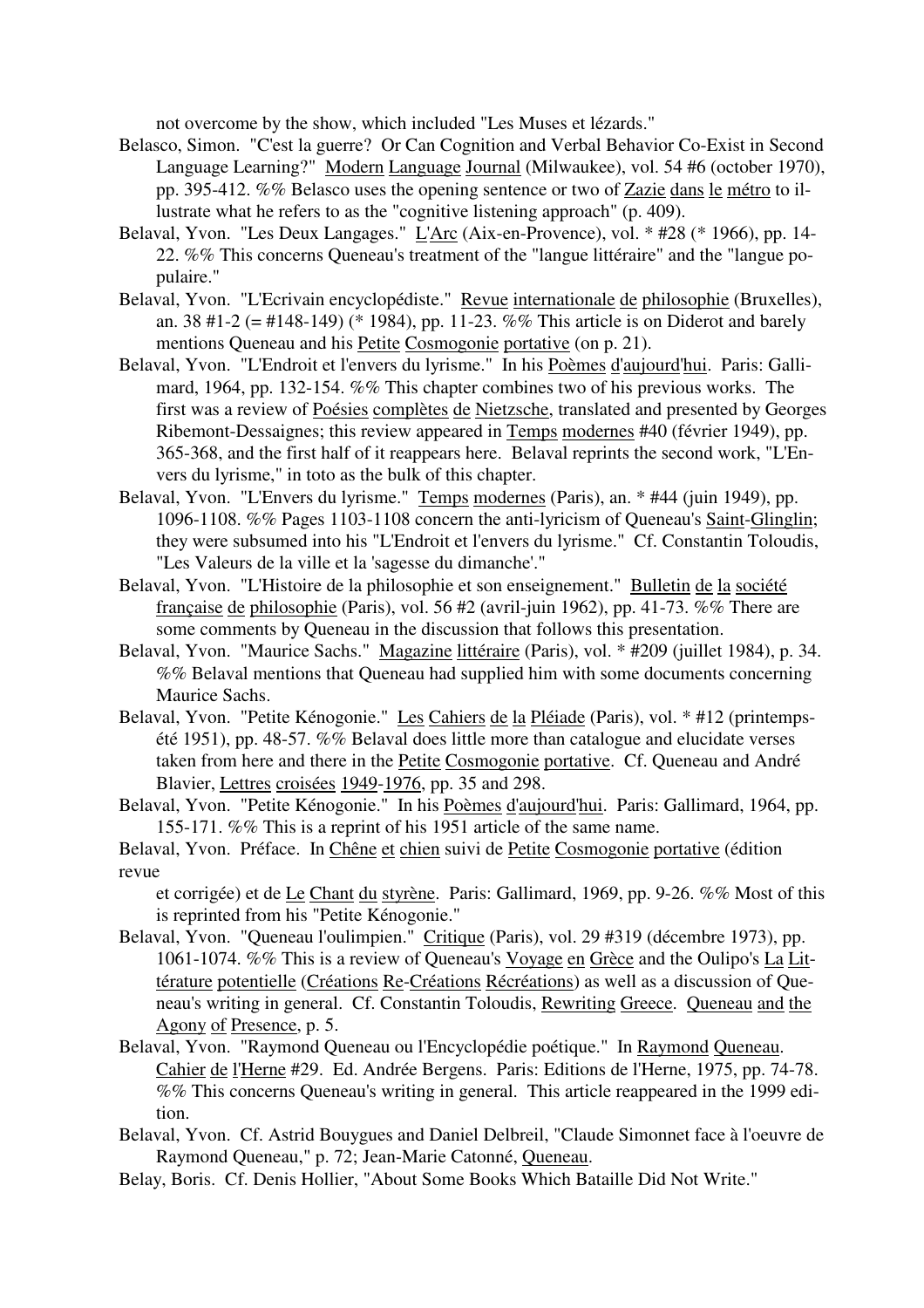- Belgion, Montgomery. "French Chronicle." The Criterion (London), vol. 15 #58 (october 1935), pp. 83-95. %% Belgion has been told that Queneau is worth reading but could not get more than half way through Gueule de Pierre. He passes the recommendation on to his readers nonetheless, mentioning Le Chiendent and on the whole being rather warm in regard to Queneau.
- Bell, Daniel. "The Fight for the 20th Century: Raymond Aron versus Jean-Paul Sartre." The New York Times (New York), vol. 139 #48150 (18 february 1990), "Book Review," pp. 3 and 28-29. %% This mentions the Kojève seminar and its participants.
- Bell, William S. "Andrée Bergens: Raymond Queneau." Romanic Review (New York), vol. 56 #4 (december 1965), pp. 316-317. %% In this relatively long and thoughtful review Bell gives a rather positive review of Bergens' work, although there is some hint that he has some reservations about it.
- della Bella, Paolo. Cf. Paolo Albani and Paolo della Bella, Forse Queneau: Enciclopedia delle scienze anomale.
- Bellard-Thomson, Carol A. The Literary Stylistics of French. An Introductory Guide. Manchester: Manchester University Press, 1992. %% Bellard-Thomson discusses variation as a stylistic device and uses Les Exercices de style: "Imparfait" as an example (pp. 36-37).
- Bellaunay, Henri. "Onze Correspondent meldt." Litterair Paspoort (Amsterdam), an. 6 #50 (october 1951), p. 191. %% Queneau speaks as a member of the administration at Gallimard.
- Bellaunay, Henri. Petite Anthologie imaginaire de la poésie française. Paris: Editions de Fallois, 1992. %% Bellaunay offers a sonnet and an "art poétique" in the style of Queneau on pp. 146-147.
- Belle, Jean-Michel. Les Folles Années de Maurice Sachs. Paris: Grasset, 1979. %% Belle tells
	- of how Queneau belonged to the jury for the Prix Sainte-Beuve in 1946 and torpedoed their first-round choice in reminding them that the author, Sachs, had belonged to the Gestapo.
- Belleau, André. CR of Zazie dans le métro. Liberté 59 (Montréal), vol. 1 #4 (juillet-août 1959), pp. 258-259. %% Belleau shows some unusual insight while covering the usual ground.
- Bellenger, Yvonne. Cf. Yves-Alain Favre, "Le Retour des Grands Rhétoriqueurs: Queneau."
- Bellet, Harry. "Interloques de tous les pays..." Le Monde (Paris), an. 56 #17204 (19 mai 2000), "Le Monde des livres," p. ix. %% Bellet theoretically reviews Thieri Foulc's Les Très Riches Heures du Collège de 'pataphysique but, in actuality, resumes the spirit, organization, and history of the group instead.
- Bellet, Harry. "Les Monstres ubuesques du peintre Enrico Baj." Le Monde (Paris), an. 55 #16826 (2 mars 1999), p. 29. %% Bellet cites Queneau as saying that one of his and Baj's collaborative works should be called "Matrices" to balance his "Texticules."
- de Bellet, Guy. Un Couple. Scenario by Jean-Paul Mocky. Dialogues by Queneau. Paris: Amis de la bouquinerie, 1961. %% This was a film for which Queneau did the adaptation.
- Bellinger, Lionel. L'Expression écrite. Paris: Presses universitaires françaises, 1981. %% Bellinger mentions or alludes to Queneau on pp. 54, 69, 77, 89, and 91.
- Bellion, Roger. He wrote under the name of Roger Rabiniaux. Cf. Paul Bay, "Le 'Novlangue'"; Luc Estang, "La Poésie."
- Belloc, Gabriel, and Claude Debon-Tournadre, ed. Les Chemins de la poésie française au XX<sup>e</sup> siècle. Paris: Delagrave, 1978. %% The authors offer Queneau's Petite Cosmogonie portative (chant vi, ll. 190-231) on pp. 70-71 and "Si tu t'imagines" on pp. 84-85.
- Bellos, David. CR of Béatrice Didier and Jacques Neefs' Penser, classer, écrire: De Pascal à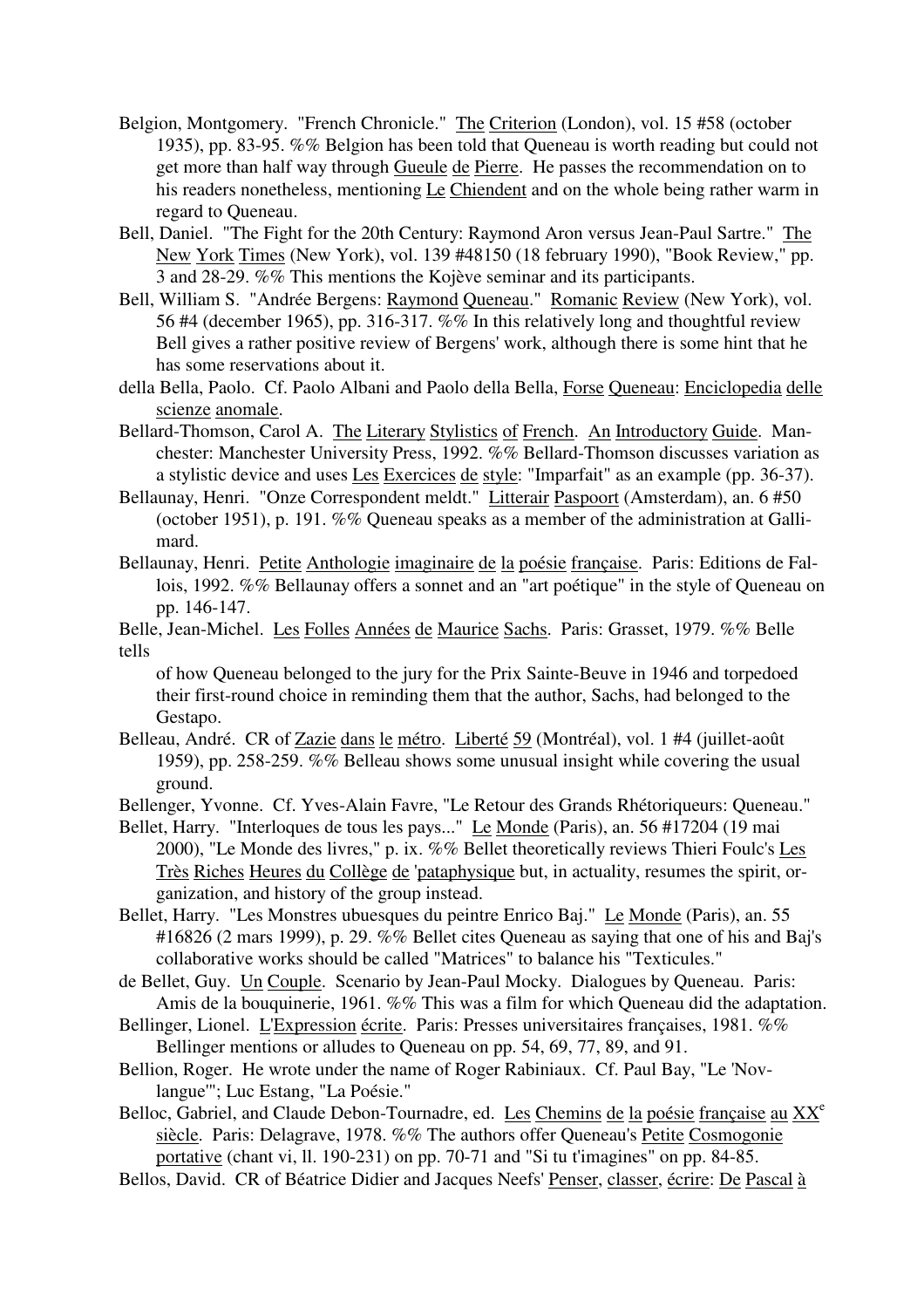Perec. French Studies (Oxford, England), vol. 46 #2 (april 1992), pp. 238-239. %% Bellos just makes a mention of the Claude Debon contribution to this work, "Raymond Queneau: Naissance de Morale élémentaire."

- Bellos, David. CR of Queneau's Stories and Remarks. Translation Review (Richardson, Texas), vol. \* #61 (\* 2001), pp. 72-73. %% Bellos gives a thoughtful and thorough review which has very little negative to say. He is especially pleased with Lowenthal's translation, but he also offers worthwhile insights on the original works.
- Bellos, David. Georges Perec. New York: Harvill/HarperCollins, 1993. %% This is a very concrete, specific, and interesting look at the entirety of Perec's life, with details not only of the relationship between Queneau and Perec but also a fairly vivid look at the whole literary world in which they moved: the Oulipo, the PALF, Jacques Roubaud, Ludwig Harig, Eugen Helmlé, etc.
- Bellos, David. Georges Perec: Une Vie dans les mots. Trans. Françoise Cartano. Paris: Seuil, 1994. %% This is a fairly exact translation: the author helped the translator.
- Bellos, David. "Introduction. The Book of Bachelors by Philip Terry." Review of Contemporary Fiction (Elmwood Park, Illinois), vol. 19 #2 (summer 1999), pp. 7-11. %% Bellos offers an interesting view of the Oulipo which includes some details not seen elsewhere.
- Bellot, Jean-Jacques. Cf. Jacques Nerson, "Louables Exercices de style."
- Bellot, Delphine. "Les Forces de l'ordre dans les romans de Raymond Queneau." Mémoire de maîtrise. Directeur Daniel Delbreil. Paris: Université de Paris III (Sorbonne nouvelle), 2006. %% [This work is available at the Centre de recherches "L'Esprit nouveau en poésie"; Institut de littérature française; université de Paris III; 13, rue de Santeuil, 75005. It will be necessary to contact Professeur Daniel Delbreil beforehand in order to receive authorization.]
- Belmans, Jacques. "Raymond Queneau: Journal 1939-1940." Marginales (Bruxelles), an. 41 #218 (octobre-décembre 1986), pp. 44-45. %% Belmans give a short round of hearty applause for the Journal and points out that "Philosophes et voyous," included in this volume, forms a good complement to it, having been published about the same time that Queneau was writing this segment of his journal.
- Belmans, Jacques. "Le Très Déconcertant Louis Malle." Le Thyrse (Bruxelles), an. 66 #2 (février 1964), pp. 98-100. %% Belmans discusses Louis Malle's work up to this point, with a discussion of where Zazie dans le métro fits in his development.
- Belmans, Jacques. La Ville dans le cinéma. Bruxelles: A. De Boeck, 1977. %% Belmans refers to and cites Zazie dans le métro in regard to what Queneau says about the city and our experience of it (pp. 9 and 234-236).
- Belmondo, Jean-Paul. Cf. France Roche, "Belmondo sera cartomancienne dans 'Les Dimanches (sic) de la vie'."
- Belmont, Georges. "Bout à bout." Revue de poche (Paris), vol. \* #7 (janvier 1966), pp. 175- 185. %% Belmont just says (pp. 180-181) "Je ne vois guère que Raymond Queneau qui, admirablement, continue à brûler ses herbes à mesure qu'elles poussent."
- Belmont, Georges. "Cet Etrange M. Queneau." Arts (Paris), vol. \* #995 (3 mars 1965), pp. 4- 5. %% This is a very interesting attempt to show the diversity of Queneau's abilities and concerns.
- Belmont, Georges. "Un Homme des renaissances." Les Nouvelles littéraires (Paris), an. 51 #2363 (8 janvier 1973), p. 4. %% Belmont writes of his relationship to Henry Miller and mentions how Queneau showed him a Miller manuscript ("Pont de Brooklyn") in the 30's. The result was that Belmont (whose name was originally Georges Pelorson) insisted that Miller form part of the team which was creating Volontés.

Belmont, Georges. "Laissez-nous rire." Arts (Paris), vol. \* #433 (31 juillet 1953), pp. 1 and 5.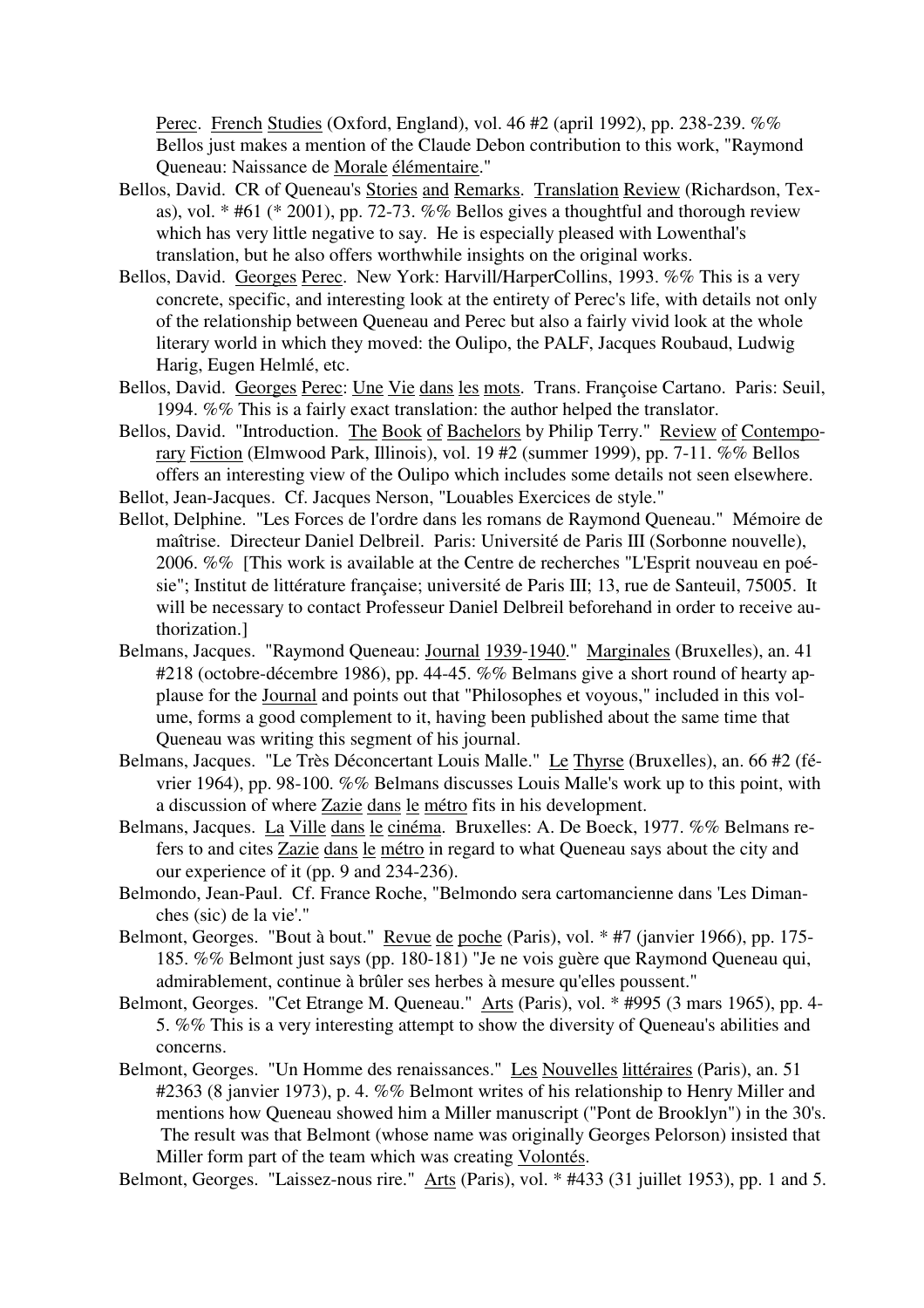%% Belmont merely mentions, at the end, the entry of the humorist Queneau into the Académie Goncourt.

- Belmont, Georges. "Queneau." In Raymond Queneau. Cahier de l'Herne #29. Ed. Andrée Bergens. Paris: Editions de l'Herne, 1975, pp. 233-240. %% This is a general appreciation of Queneau. This article reappeared in the 1999 edition. Cf. Noël Arnaud, "Etranges Volontés."
- Belmont, Georges. According to Jane Hale, The Lyric Encyclopedia of Raymond Queneau, p. 15, this is the later name of Georges Pelorson.
- Belo, Jean. "Un Siècle d'écrivains." Télérama (Paris), vol. \* #2352 (8 février 1995), p. 109. %% Belo presents a television show on Queneau done by Pierre Dumayet and Robert Bober. Cf. the entries under Robert Bober and Pierre Dumayet.
- Belot, Jean. "Une Belle Vie: Raymond Queneau." Télérama (Paris), an. \* #1733 (30 mars 1983), p. 75. %% Belot describes this Jacques Rutman television production with great praise.
- Belphegor. "Un Sujet préservé." Mondes (Paris), an. \* #23 (28 novembre 1945), p. 6. %% A positive review of Les Exercices de style, noteworthy because only 48 of them had so far come to this critic's attention.
- Ben Amor, Thouraya. "Poïétique du jeu de mots dans l'oeuvre romanesque de Raymond Queneau (Les Derniers Jours, Loin de Rueil, Saint-Glinglin, Les Fleurs bleues, et Le Vol d'Icare). Directeur Samir Marzouki. Thèse de doctorat. Tunis: Université de Tunis I, 2000. %% Ben Amor's work studies stylistics and envisages Queneau's word play in two manners, the rendering of meaning more opaque and iconicity of the linguistic sign. The analysis which Ben Amor practices is very technical and detailed and so adds a very strong foundation to our understanding of Queneau's use and creative perturbations of language.
- Benabon, Marcel. CR of Queneau's Oeuvres complètes, vol. I. Times Literary Supplement (London), vol. \* #4524 (15 december 1989), "Liber" section, an. 1 #2, p. 19. %% This is how the author's name appears in the TLS, but it was actually written by Marcel Bénabou and appeared also in Le Monde on the next day.
- Bénabou, Marcel. "Alexandre au greffoir." In La Bibliothèque oulipienne. Ed. Jacques Roubaud. Vol. 2. Paris: Ramsay, 1987, pp. 203-233. %% Bénabou offers 260 alexandrines divided at the caesura, a number of lines which might be formed by joining diverse halves, and a number of poems created by such combinations. This was reprinted in the 3-vol. Seghers edition, vol. 2, pp. 203-233.
- Bénabou, Marcel. "Un Aphorisme peut en cacher un autre." In La Bibliothèque oulipienne. Ed. Jacques Roubaud. Paris: Slatkine, 1981, pp. 279-297. %% This is on the artificial/ automatic formation of aphorisms or proverbs. It was reprinted in the 2-vol. Ramsay edition, vol. 1, pp. 251-269, and in the 3-vol. Seghers edition, vol. 1, pp. 251-269. Cf. Bénabou's "Queneau aphoriste, ou Philosophie d'une histoire modèle."
- Bénabou, Marcel. "Bris de mots." In La Bibliothèque oulipienne. Ed. Jacques Roubaud. Vol. 3. Paris: Seghers, 1990, pp. 49-84. %% Bénabou plays with segments of words, and they have interesting meanings in relation to the complete word.

Bénabou, Marcel. "Calvino, un oulipien exemplaire." Page des libraires: Magazine des libraires

clé (Paris), vol. \* #40 (mai-juin 1996), pp. 38-39. %% Bénabou gives a most general picture of how Italo Calvino was oulipian.

Bénabou, Marcel. CR of Queneau's Oeuvres complètes, vol. I. Le Monde (Paris), an. 46 #13961(16 décembre 1989), "Liber," p. 22. %% Bénabou's brief review of this work says very little.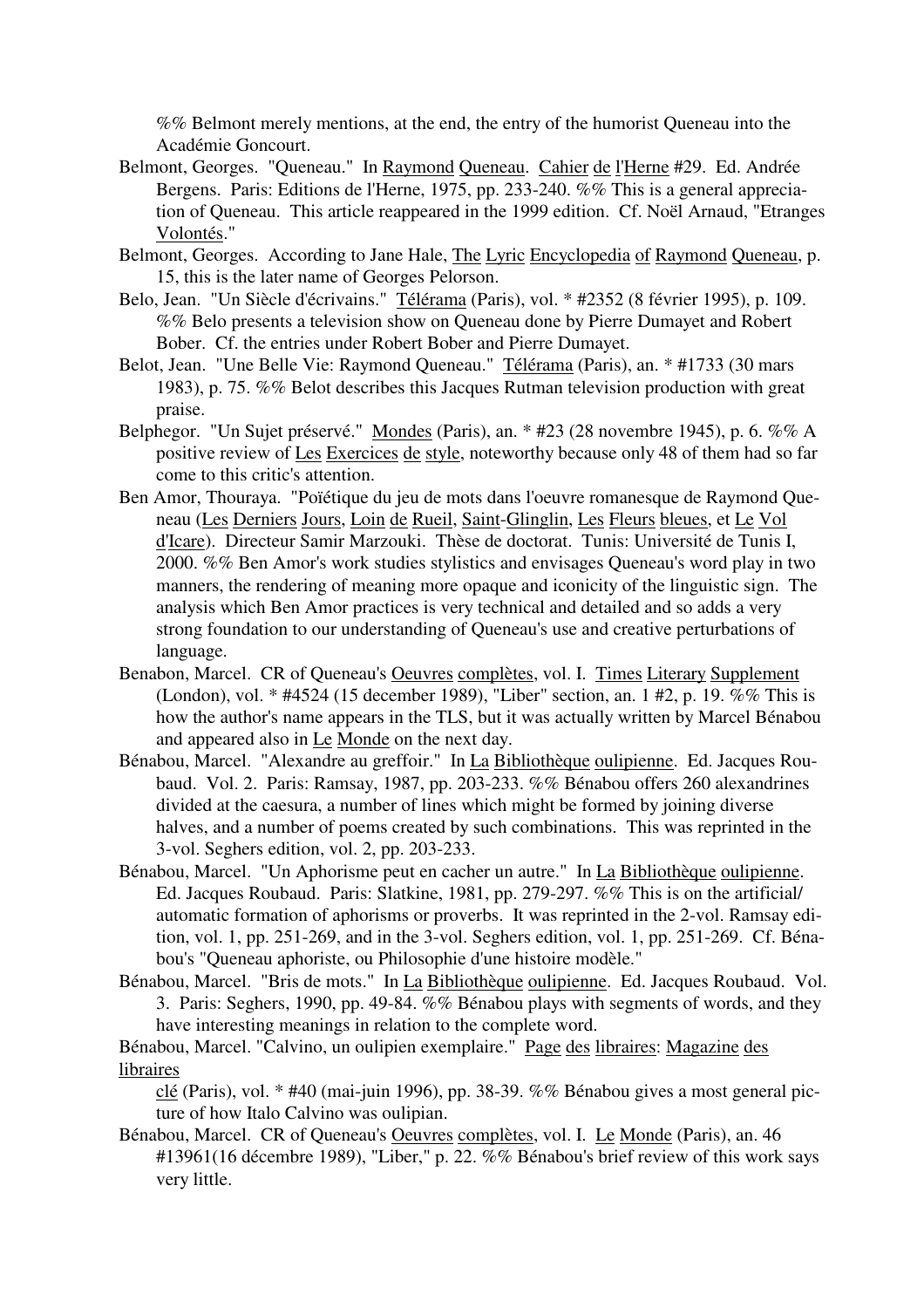- Bénabou, Marcel. "De la regla a la constricción: El Oulipo." In Sobre literatura potencial. Actos del encuentro sobre literatura potencial, Vitoria, del 2 al 6 de diciembre de 1985. Ed. Antonio Altarriba. Vitoria: Universidad del país vasco, 1987, pp. 7-12. %% This is the same as his "La Règle et la contrainte."
- Bénabou, Marcel. "Genèse d'une épopée absente." Etudes littéraires (Québec), vol. 29 #3-4 (hiver 1997), pp. 95-106. %% Bénabou just mentions Queneau and the Oulipo in passing.
- Bénabou, Marcel. "Locutions introuvables." In La Bibliothèque oulipienne. Ed. Jacques Roubaud. Vol. 2. Paris: Ramsay, 1987, pp. 135-150. %% Bénabou works the "perverb" process on some clichés (more or less). This was reprinted in the 3-vol. Seghers edition, vol. 2, pp. 135-150.
- Bénabou, Marcel. "OuLiPo, société discrète." Page des libraires: Magazine des libraires clé (Paris), vol. \* #40 (mai-juin 1996), pp. 28-32. %% Bénabou describes the foundation of the Oulipo and some of the theory behind its ideas and practice. Much better than most such presentations.
- Bénabou, Marcel. "Per una storia dell'Oulipo tra Francia e Italia: L'Esempio Calvino." Attenzione al potenziale. Il Gioco della letturatura. Ed. Brunella Eruli. Firenze: Marco Nardi Editore, 1994, pp. 19-29. %% Bénabou concentrates on how Calvino exemplifies what the Oulipo is all about.
- Bénabou, Marcel. "Proverbes." In La Littérature potentielle (Créations Re-Créations Récréations). Ed. Oulipo. Paris: Gallimard, 1973, pp. 202-203. %% Bénabou oulipiatically creates proverbs on the basis of Victor Hugo's Contemplations. Cf. Pierre Ziegelmeyer, "Petite Sagess quenienne."
- Bénabou, Marcel. "Quarante Siècles d'Oulipo." Magazine littéraire (Paris), vol. \* #398 (mai 2001), pp. 20-26. %% Bénabou gives a very clear brief summary of the founding, aims, members, and practices of the Oulipo, along with solid references.
- Bénabou, Marcel. "Quarante Siècles d'Oulipo." Raison présente (Paris), vol. \* #134 (\* 2000?), pp. 71-90. %% Bénabou begins what seems to be a rather common exposition of the history, aims, and practices of the Oulipo, but it is soon obvious that he has gone far beyond that. Most of his material, even if the subject is common, is treated most uncommonly and with singular examples and expositions: there is some history, the reason for the group's formation, a very concise idea of their aims, some predecessors from different times and places, the names of the more recent members, and some discussion of possible schemas/diagrams of their work (e.g., Queneau's "Classification des travaux de l'OuLi-Po"). Bénabou also has extended discussions of the nature and value of literary constraint (as opposed to mere rules) and the oulipian practice of Georges Perec. He ends with "Roubaud's Hypothesis," that the members of the Oulipo are actually characters in a Queneau novel.... (On this point, cf. Hans Hartje, "Jacques, Georges, Marcel et les autres: Enquête sur quelques personnages potentiels de Raymond Queneau.") On the whole, this has to be one of the very best presentations of the Oulipo in print. This article is only loosely similar to his other article of this same name.
- Bénabou, Marcel. "Queneau aphoriste, ou Philosophie d'une histoire modèle." Amis de Valentin Brû #13-14 (novembre 1980), pp. 46-47. %% Bénabou shows how to develop aphorisms semi-automatically from Queneau's Une Histoire modèle. Cf. Bénabou's "Un Aphorisme peut en cacher un autre."
- Bénabou, Marcel. "Queneau, les Arabes et Toulouse-Lautrec." In Oulipo's Moments oulipiens. Paris: Le Castor astral, 2004, pp. 35-37. %% Bénabou describes a session of the Oulipo at which Queneau committed a joke concerning Toulouse-Lautrec, the Impression-ists, Moslems, and the Almanach Vermot.

Bénabou, Marcel. "La Règle et la contrainte." Pratiques (Metz), vol. \* #39 (octobre 1983),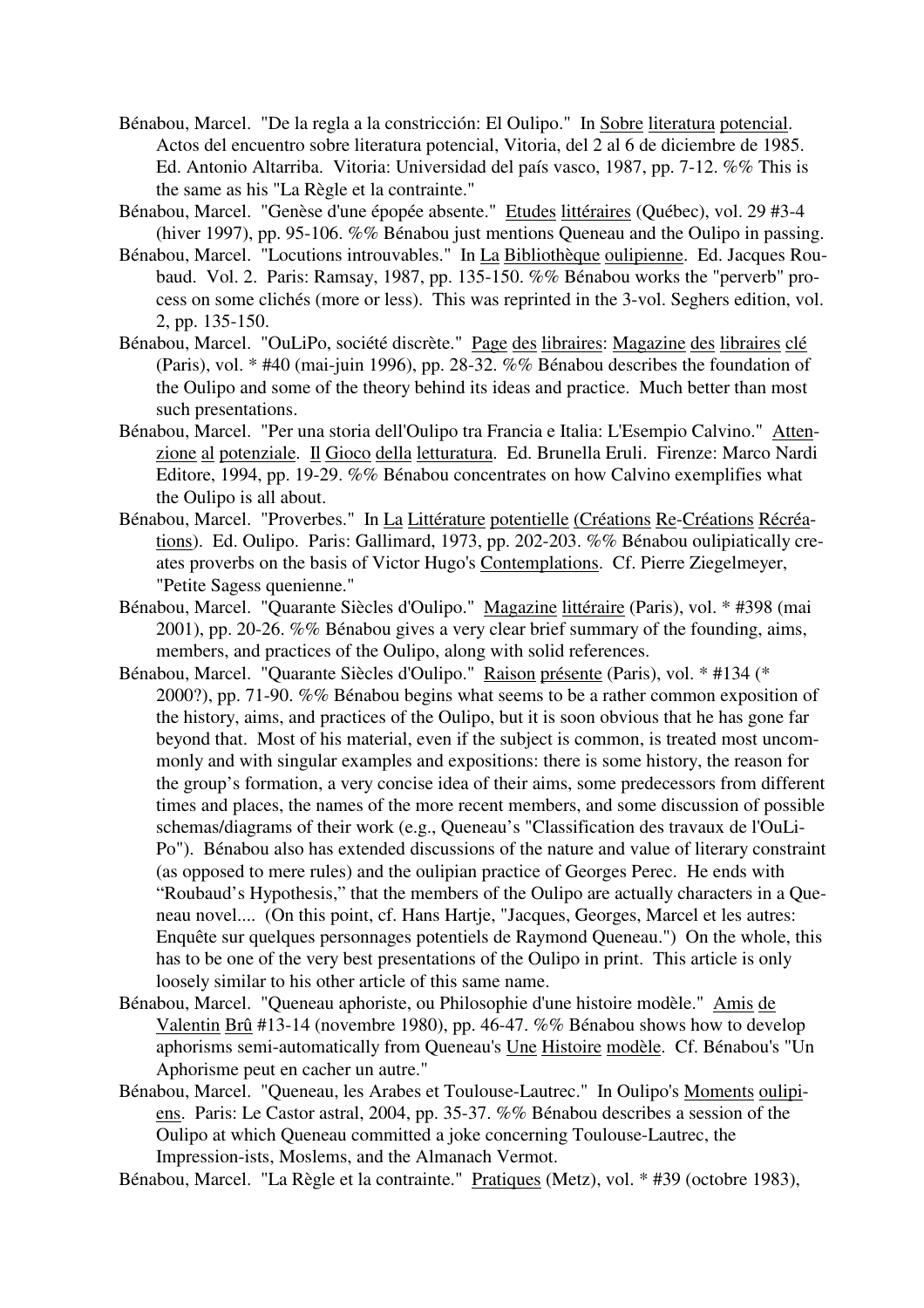pp. 101-106. %% Bénabou explains the need for constraint of some sort for virtually any kind of literary writing; he refers to certain oulipian authors. There is an English translation under "Rule and Constraint" and a Spanish one under "De la regla a la constricción: El Oulipo." Cf. Krzysztof Sobczynski, "Contraintes, je vous haïsme."

Bénabou, Marcel. "Rendre à Cézanne." In La Bibliothèque oulipienne. Vol. 4. Paris: Le Castor astral, 1997, pp. 169-191. %% Bénabou has produced proverbs and aphorisms in which key words have been replaced by the somewhat homophonic names of painters. He comments on the process on pp. 173-174.

Bénabou, Marcel. "Rule and Constraint." In Oulipo: A Primer of Potential Literature. Ed. and

trans. Warren F. Motte. Lincoln: University of Nebraska Press, 1986, pp. 40-47. %% This "defense" of constraint, as differentiated from rule, has two tables complementing Queneau's "Classification des travaux de l'OuLiPo." This was originally published as "La Règle et la contrainte" and it is the same as "De la regla a la constricción: El Oulipo."

- Bénabou, Marcel. "Si par une nuit d'hiver un oulipien..." Magazine littéraire (Paris), vol. \* #274 (février 1990), pp. 41-44. %% This is a very interesting article on Calvino's oulipian roots and is quite specific and detailed.
- Bénabou, Marcel. Why I Have Not Written Any of My Books. Trans. David Kornacker. Pref. Warren Motte. Lincoln, Nebraska: University of Nebraska Press, 1996. %% It would be hard to find a better description of this work than Motte's preface, "Why I Have Not Prefaced Any of Marcel Bénabou's Books." Both Raymond Roussel and Italo Calvino wrote works with similar titles, although they are quite different from this. Cf. Peter Consenstein, Literary Memory, Consciousness, and the Group Oulipo, pp. 74-84 and 195-196.
- Bénabou, Marcel, and Georges Perec. "Le P.A.L.F." Change (Paris), vol. \* #14 (février 1973), pp. 118-130. %% The authors write on textual generation. "P.A.L.F." = "production automatique de littérature française." Cf. David Bellos, Georges Perec; Vivian Kogan, "'Patapoetics"; Bertrand Poirot-Delpech, "Sous la plage, des pavés?"
- Bénabou, Marcel, and Jacques Roubaud. "Morales elementales." In Sobre literatura potencial. Actos del encuentro sobre literatura potencial, Vitoria, del 2 al 6 de diciembre de 1985. Ed. Antonio Altarriba. Vitoria: Universidad del país vasco, 1987, pp. 119-121. %% The authors, with the help of Jacques Bens in one case, have produced three special poems of the sort which Queneau created in part one of Morale élémentaire.
- Bénabou, Marcel. Cf. Chris Andrews, "Inspiration and the Oulipo"; Anonymous, "Oulipo"; Camille Bloomfield, "Présentation des archives de l'Oulipo - 1975-1976"; Catherine Lorente, "Citation et mémoire. Queneau, Perec, Bénabou"; Astrid Bouygues, "Attention au potentiel!"; Paul Fournel, "Morales élémentaires"; Alain Garric, "Bens et Bénabou sont sur l'Oulipo"; Hans Hartje, "Jacques, Georges, Marcel et les autres: Enquête sur quelques personnages potentiels de Raymond Queneau"; Hervé Le Tellier, "A Bâtons rompus"; Line McMurray, "Entretien avec Marcel Bénabou réalisé à Paris le 28 juin 1990"; Warren Motte, "The Rhetoric of the Impossible"; Oulipo, "Autres morales élémentaires" and "S + 7, le retour"; Queneau and André Blavier, Lettres croisées 1949-1976, p. 329; Jacques Roubaud, "Déduction de Marcel Bénabou, auteur oulipien: Notes"; Pierre Ziegelmeyer, "Petite Sagesse quenienne"; Amis de Valentin Brû #23 (juillet 2001), p. 59.
- Benaim, Laurence. "Au Bonheur des bibliophiles. L'Importante Collection de livres du vingtième siècle du professeur Millot dispersée à Paris." Le Monde (Paris), an. 48 #14426 (16 juin 1991), p. 15. %% Benaim mentions, at the end of the article, that 95 unpublished letters from the painter Gaston Chaissac to Queneau would be available for purchase after this sale.

Bénard, Johanne. "Un Cinéma zazique?" Cinémas (Montréal), vol. 4 #3 (printemps 1994),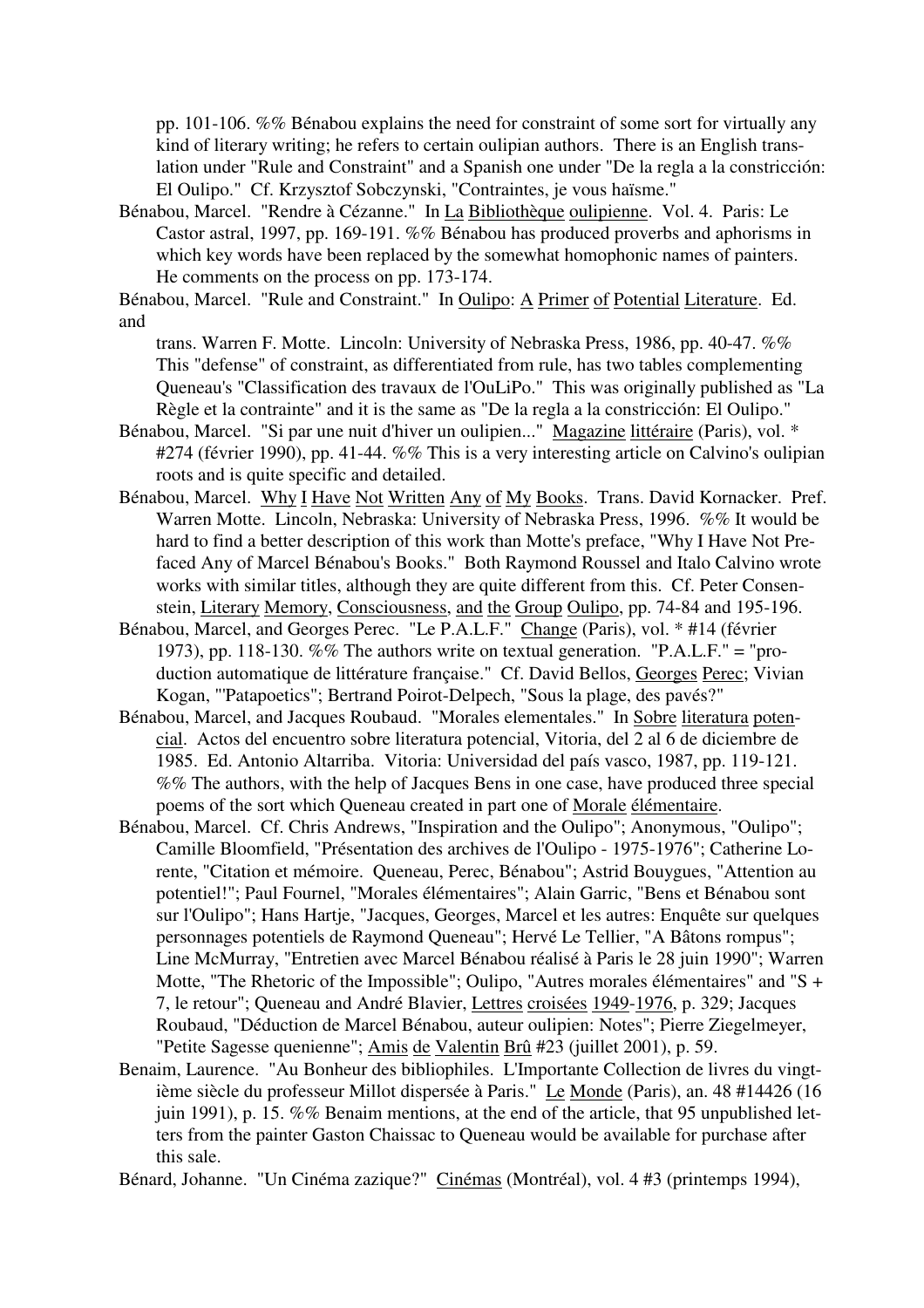pp.

135-154. %% Bénard notes that Queneau's Zazie dans le métro is already an adaptation of spoken French, and she goes on to consider whether the further passage to the form of a film can be successful in translating that particular incarnation of orality. Her careful and detailed discussion of the question concludes that it can not. This revue is also known as the Journal of Film Studies. Cf. Bénard, "Zazie dans le métro: De l'écran à la scène."

- Bénard, Johanne. "Zazie dans le métro: De l'écran à la scène." Jeu: Cahiers de Théâtre (Montréal), vol.\* #107 (\* 2003), pp. 143-148. %% Bénard discusses how the adaptation of this novel to the stage is similar to Malle's adaptation to the screen. Cf. Bénard, "Un Cinéma zazique?"; Marie-Andrée Brault, "Zazie fantaisie."
- Benayoun, Robert. Alain Resnais, Arpenteur de l'imaginaire. Paris: Stock, 1980. %% Benayoun comments on the "Chant du styrène" (pp. 56-58); he also mentions Queneau in other places.
- Benayoun, Robert. Le Rire des surréalistes. Paris: Bougie du sapeur, 1988. %% Benayoun speaks of the surrealists' having their "photomaton" pictures taken (pp. 44-48); cf. Jean-Pierre Dauphin, ed., Raymond Queneau plus intime, entry 201, which says that those used on the cover of that book were taken in 1928, as opposed to the date of 1938 indicated on p. 44 of Benayoun. He also refers to the drinks which they preferred (pp. 54-56), including "perroquets" and Fernet-Branca: cf. Zazie dans le métro. Cf. Anonymous, (Photographs); Queneau and André Blavier, Lettres croisées 1949-1976, pp. 110, 112, and 354 (note 111).
- Benda, Julien. Cf. Queneau, "Julien Benda: Discours à la nation européenne" and "La Vie des livres": "Julien Benda."
- Bender, Elaine. CR of Barbara Wright's translation of The Blue Flowers. Library Journal (New York), vol. 92 #7 (1 april 1967), p. 1511. %% This short review is fairly standard.
- Benedick, Claude. "De Impossible ici?... ...A Nuits noires." La Marseillaise (Paris), an. 3 #106? (23? 29? novembre 1944), p. . %% Benedick states that Queneau translated Sinclair Lewis's novel "de manière remarquable."
- Benedick, Claude. "Le Nouvel Académicien Goncourt: Raymond Queneau." Dernières Nouvelles d'Alsace (Strasbourg), an. 71 #61 (13 mars 1951), p. 4. %% While Benedick covers the usual subjects for this subject, his/her article is much better than the others.
- Benedikt, Michael. Cf. Queneau, "Raymond Queneau"; "Swans," "It's Raining," "Nicholas the

Dog of Experience," "Nocturne," "Somebody," and "If You Imagine"; and "If You Imagine."

Bengolea, Maria Raquel. Cf. Queneau, "Erutarettil."

- Benhamouda, Hafid. "Rêve et réalité dans Loin de Rueil de Raymond Queneau." Mémoire de maîtrise. Reims: 1990.
- Benjamin, Walter. Cf. Tom Kemper, "Zazie dans das Passagen-werk: Paris, the French New Wave, and the Cinematic City"; Michael Weingrad, "The College of Sociology and the Institute of Social Research."
- Benn, T. V. "The Twentieth Century." The Year's Work in Modern Languages (Cambridge, England), vol. 22 #\* (\* 1960), pp. 141-169. %% Benn refers on pp. 163-164 to the décembre 1960 Biblio issue devoted to Queneau (mentioning Salacrou and Clancier) and to Jean Queval's Essai sur Queneau, whose bibliography he thinks needs some work.

Benoit, Jean. "Bagatelle pour un Goncourt." Combat (Paris), an. 15 #4164 (18 novembre 1957), p. 3. %% Benoit says that Queneau is a rising power in the Académie Goncourt.

Benoît, Jean. "Les Dix sont satisfaits, mais Giono déclare à Combat 'Le Goncourt n'est pas une